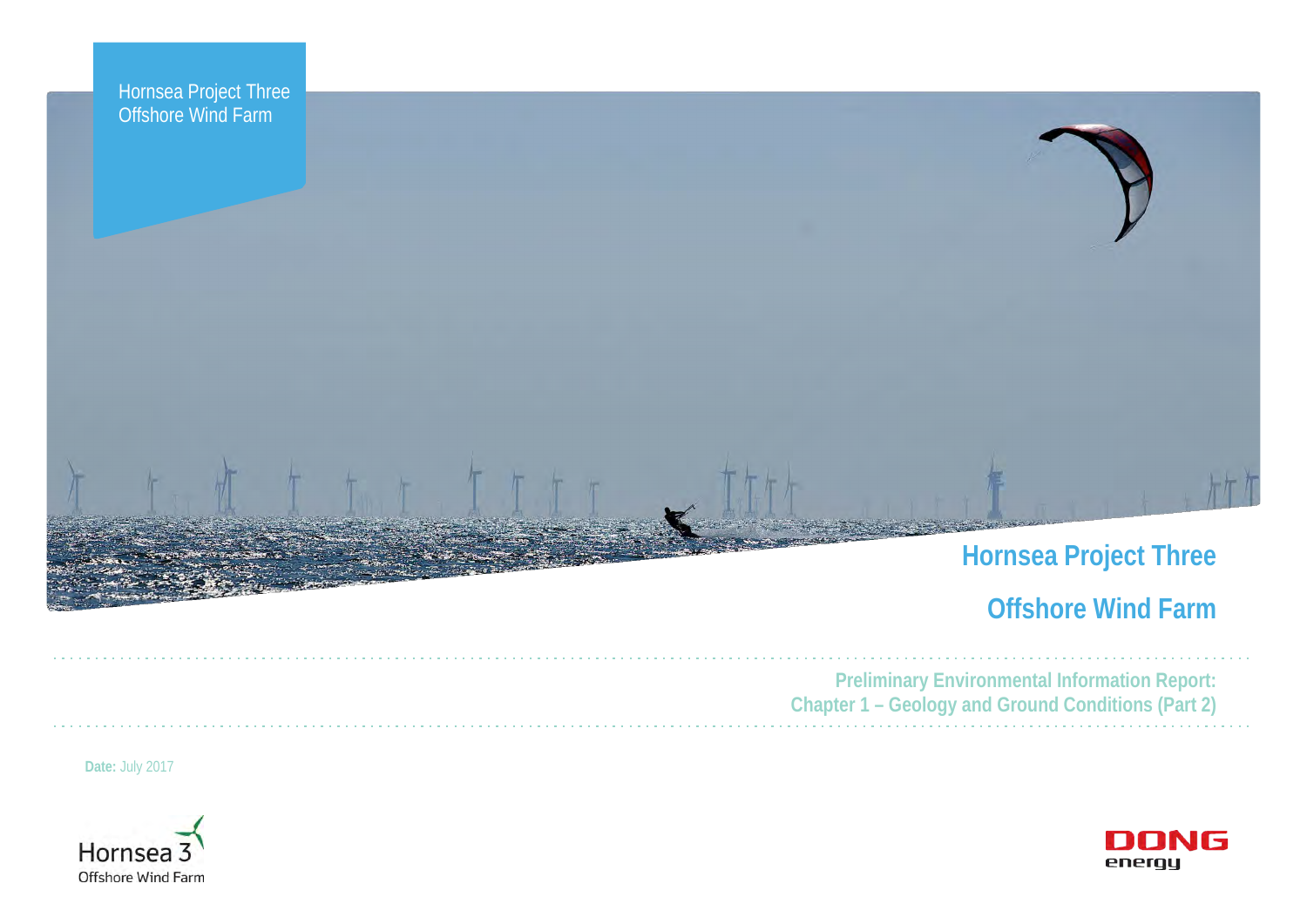



**Environmental Impact Assessment** 

**Preliminary Environmental Information Report**

**Volume 3**

**Chapter 1: Geology and Ground Conditions**

Report Number: P6.3.1

Version: Final

Date: July 2017

This report is also downloadable from the Hornsea Project Three offshore wind farm website at: [www.dongenergy.co.uk/hornseaproject3](http://www.dongenergy.co.uk/hornsea-project-three-development)

**Liability**

DONG Energy Power (UK) Ltd. 5 Howick Place, London, SW1P 1WG © DONG Energy Power (UK) Ltd, 2017 All rights reserved Front cover picture: Kite surfer near one of DONG Energy's UK offshore wind farms © DONG Energy Hornsea Project Three (UK) Ltd., 2016. Prepared by: RPS Checked by: Tracey Siddle, Jennifer Brack, and Kieran Bell. Accepted by: Sophie Banham Approved by: Stuart Livesey



This report has been prepared by RPS, with all reasonable skill, care and diligence within the terms of their contracts with DONG Energy Power (UK) Ltd.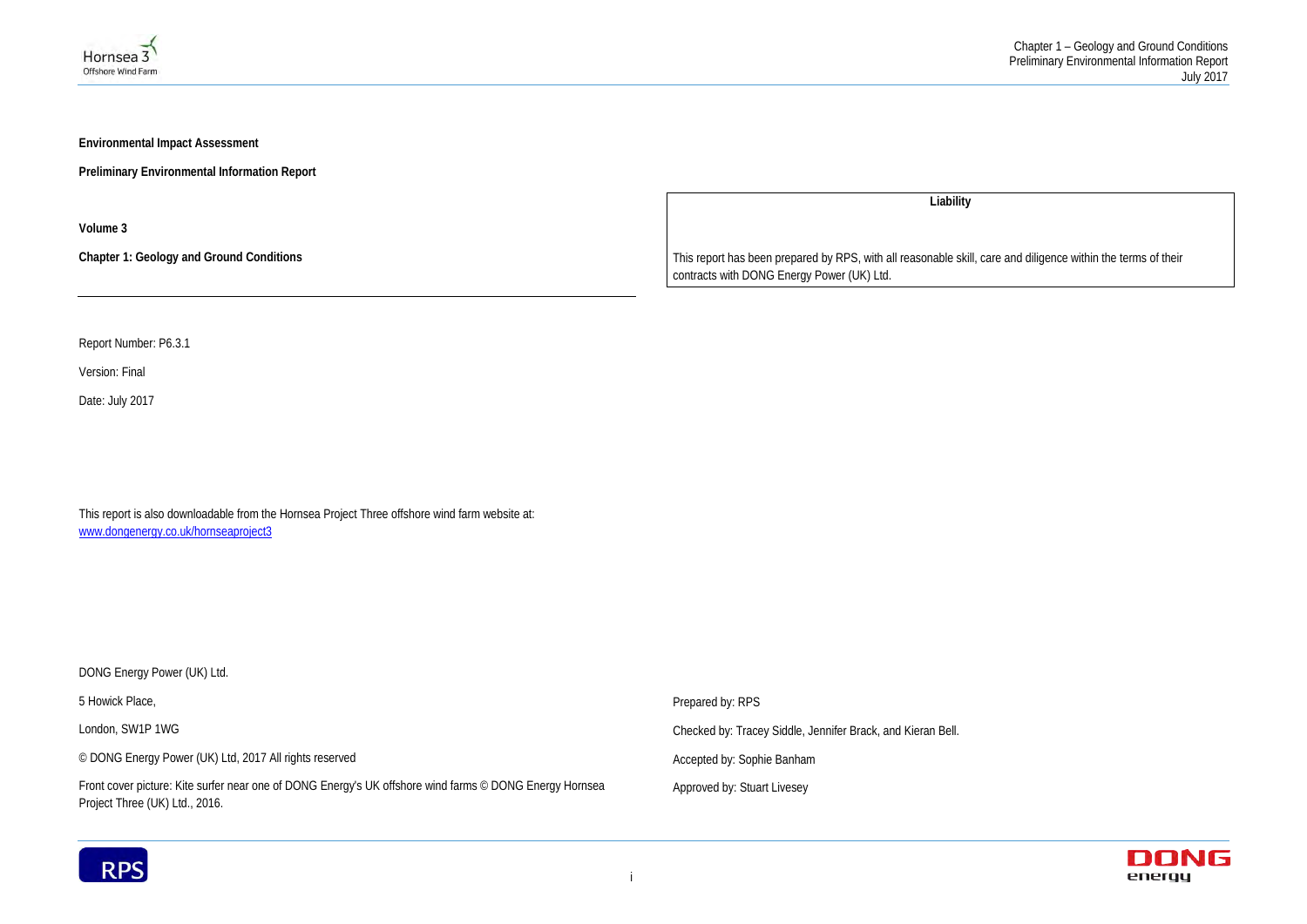### **waged in this chapter**

vulnerability. Minor shift away from baseline conditions, be undertaken. Impact is of limited temporal or physical years).

sical extent of impact is negligible and of short term

| the significance of the effect. |  |
|---------------------------------|--|
|                                 |  |





# **1.9 Impact assessment criteria**

- 1.9.1.1 The criteria for determining the significance of effects is a two stage process that involves defining the sensitivity of the receptors and the magnitude of the impacts. This section describes the criteria applied in this chapter to assign values to the sensitivity of receptors and the magnitude of potential impacts. The terms used to define sensitivity and magnitude are based on those used in the Design Manual for Roads and Bridges (Highways Agency, 2009) methodology, which is described in further detail in volume 1, chapter 5: Environmental Impact Assessment Methodology.
- 1.9.1.2 The criteria for defining sensitivity in this chapter are outlined in [Table 1.10](#page-2-0) below.

### **Table 1.10: Definition of terms relating to the sensitivity of the receptor.**

<span id="page-2-0"></span>

| Sensitivity    | Definition used in this chapter                                                                                                                                                                                                         |
|----------------|-----------------------------------------------------------------------------------------------------------------------------------------------------------------------------------------------------------------------------------------|
| Very High      | Receptor is very high value or critical importance to local, regional or national economy. Receptor is highly<br>vulnerable to impacts that may arise from the project and recoverability is long term or not possible.                 |
| High           | Receptor is of high value with reasonable contribution to local, regional or national economy. Receptor is<br>generally vulnerable to impacts that may arise from the project and recoverability is slow and/or costly.                 |
| Medium         | Receptor is of medium value with small levels of contribution to local, regional or nation economy. Receptor<br>is somewhat vulnerable to impacts that may arise from the project and has moderate to high levels of<br>recoverability. |
| Low (or lower) | Receptor is of low value with little contribution to local, regional or national economy. Receptor is not<br>generally vulnerable to impacts that may arise from the project and/or has high recoverability.                            |
| Negligible     | Receptor is of negligible value with no contribution to local, regional or national economy. Receptor is not<br>vulnerable to impacts that may arise from the project and/or has high recoverability.                                   |

1.9.1.3 The criteria for defining magnitude in this chapter are outlined in [Table 1.11](#page-2-1) below.

| Table 1.11: Definition of terms relating to the magnitude of an impact. |  |  |
|-------------------------------------------------------------------------|--|--|
|                                                                         |  |  |

<span id="page-2-1"></span>

| <b>Magnitude of impact</b> | Definition used in this chapter                                                                                                                                                                                                                            |  |  |  |  |
|----------------------------|------------------------------------------------------------------------------------------------------------------------------------------------------------------------------------------------------------------------------------------------------------|--|--|--|--|
| Major                      | Total loss of ability to carry on activities. Impact is of extended temporal or physical extent and of long term<br>duration (i.e. approximately 50 years duration).                                                                                       |  |  |  |  |
| Moderate                   | Loss or alteration to significant portions of key components of current activity. Loss of resource but not<br>affecting integrity of resource. Impact is of moderate temporal or physical extent and of medium term<br>duration (i.e. less than 20 years). |  |  |  |  |

| Magnitude of impact | <b>Definition</b>                                                                                                                                               |
|---------------------|-----------------------------------------------------------------------------------------------------------------------------------------------------------------|
| Minor               | Some measurable change in attributes, quality or<br>leading to a reduction in level of activity that may<br>extent and of short term duration (i.e. less than 2 |
| Negligible          | Very slight change from baseline conditions. Phy<br>duration (i.e. less than 2 years).                                                                          |
| No change           | No change from baseline conditions.                                                                                                                             |

- 1.9.1.4 The significance of the effect upon geology and ground conditions is determined by correlating the magnitude of the impact and the sensitivity of the receptor. The method employed for this assessment is presented in [Table 1.12.](#page-2-2) Where a range of significance of effect is presented in [Table 1.12](#page-2-2) the final assessment for each effect is based upon expert judgement.
- 1.9.1.5 For the purposes of this assessment, any effects with a significance level of minor or less have been concluded to be not significant in terms of the EIA Regulations.

### Table 1.12: Matrix used for the assessment of

<span id="page-2-2"></span>

|                         | Magnitude of impact |            |                     |                     |                      |                      |
|-------------------------|---------------------|------------|---------------------|---------------------|----------------------|----------------------|
|                         |                     | No change  | Negligible          | Minor               | Moderate             | Major                |
|                         | Negligible          | Negligible | Negligible          | Negligible or minor | Negligible or minor  | Minor                |
| Sensitivity of receptor | Low                 | Negligible | Negligible or minor | Negligible or minor | Minor                | Minor or moderate    |
|                         | Medium              | Negligible | Negligible or minor | Minor               | Moderate             | Moderate or major    |
|                         | High                | Negligible | Minor               | Minor or moderate   | Moderate or major    | Major or substantial |
|                         | Very high           | Negligible | Minor               | Moderate or major   | Major or substantial | Substantial          |

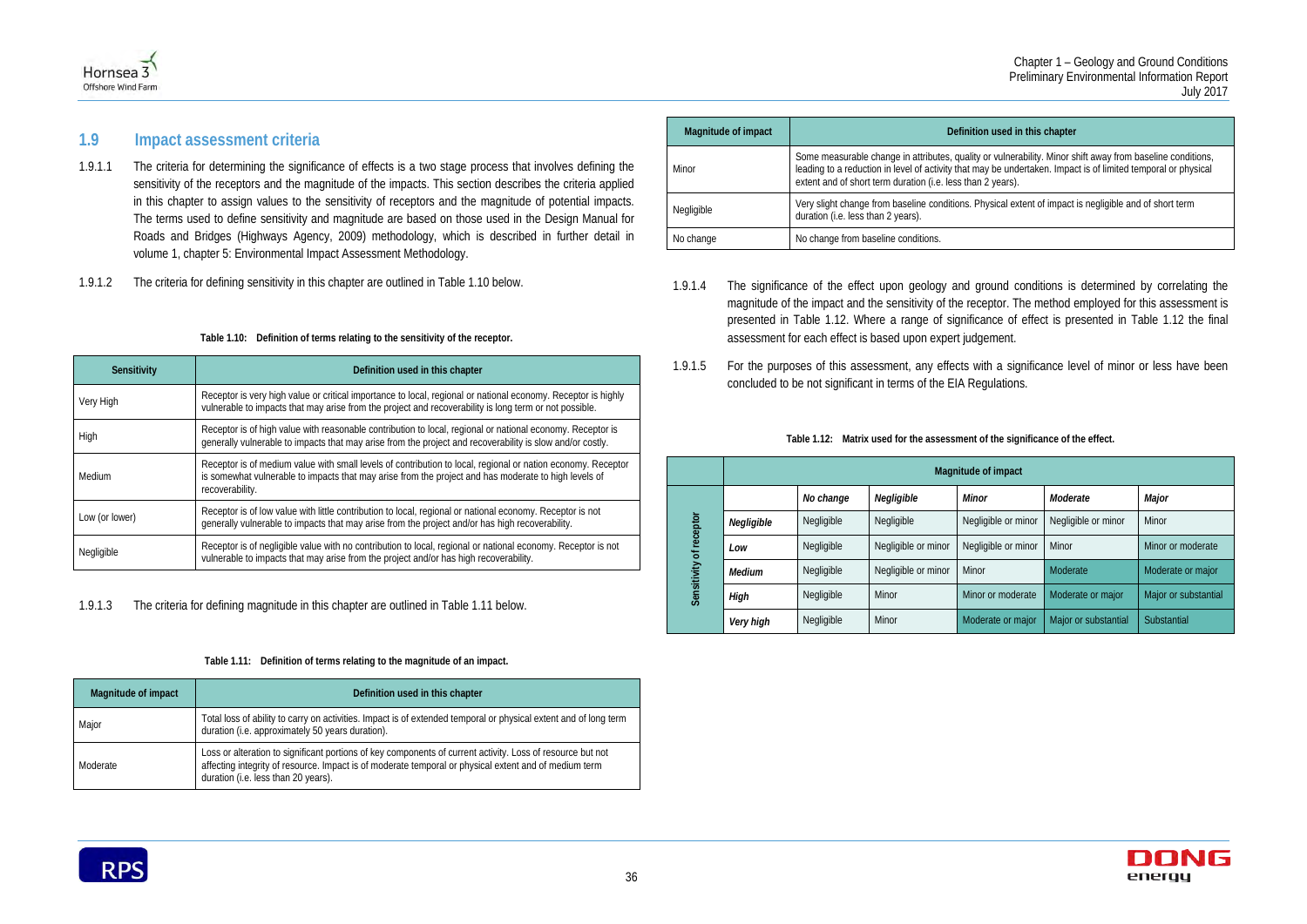1.10.1.1 As part of the project design process, several designed-in measures have been proposed to reduce the potential for impacts on geology and ground conditions (see [Table 1.13\)](#page-3-0). This approach has been employed in order to demonstrate commitment to measures by including them in the design of Hornsea Three and have therefore been considered in the assessment presented in section [1.10](#page-3-1) below. These measures are considered standard industry practice for this type of development. Assessment of sensitivity, magnitude and therefore, significance includes implementation of these measures. The construction measures set out below would be contained within a Code of Construction Practice which will accompany the Environmental Statement.



# <span id="page-3-1"></span>**1.10 Assessment of significance**

### **1.10.1 Measures adopted as part of Hornsea Three**

### **Table 1.13: Designed-in measures adopted as part of Hornsea Three.**

<span id="page-3-2"></span><span id="page-3-0"></span>

| Measures adopted as part of Hornsea Three                                                                                                                                                                                                                                                                                                                                                                                                                                     | <b>Justification</b>                                                                                                                                                                                                      |  |
|-------------------------------------------------------------------------------------------------------------------------------------------------------------------------------------------------------------------------------------------------------------------------------------------------------------------------------------------------------------------------------------------------------------------------------------------------------------------------------|---------------------------------------------------------------------------------------------------------------------------------------------------------------------------------------------------------------------------|--|
| <b>Construction Phase</b>                                                                                                                                                                                                                                                                                                                                                                                                                                                     |                                                                                                                                                                                                                           |  |
| Consultation with Norfolk County Council to further minimise the impacts on the<br>Mineral Safeguarded Areas located along the onshore export cable corridor and<br>the HVAC booster station site.                                                                                                                                                                                                                                                                            | To minimise the area of mineral resource affected by<br>the project.                                                                                                                                                      |  |
| Implement measures to protect groundwater during construction, including good<br>environmental practices based on legal responsibilities and guidance on good<br>environmental management in: guidance in: CIRIA C532 Control of Water<br>Pollution from Construction Sites – Guidance for Consultants and Contractors<br>(Masters-Williams, 2001); and CIRIA C648 Control of Water Pollution from Linear<br>Construction Projects (Murnane, Heap, and Swain, 2006).          | To help avoid pollution incidents occurring.                                                                                                                                                                              |  |
| A written scheme dealing with contamination of any land and groundwater will be<br>submitted and approved by the Local Authority before any part of the development<br>commences. The scheme will include preliminary risk assessment where<br>appropriate.                                                                                                                                                                                                                   | To help to deal with potentially contaminated land or<br>groundwater.                                                                                                                                                     |  |
| Minimise where practicable production of silt and contaminated water by<br>minimising for example:<br>Disturbance of river bed and bank;<br>Dewatering and pumping of excavations and subsequent disposal of water;<br>Runoff from exposed ground and stockpiles;<br>$\bullet$<br>Plant and wheel washing;<br>Site roads and river crossings;<br>Fuel spillages; and<br>Waste storage and disposal.<br>Mitigation in accordance with CIRIA C650 (Charles and Connolly, 2005). | To reduce the potential for construction and<br>maintenance activities in or near water to cause<br>serious pollution or impact on the bed and banks of a<br>watercourse and on the quality and quantity of the<br>water. |  |

### **Measures adopted as part of Hornsea Three**

Cable trenching across the SPZ1 areas requires measures to ensure that the principal aquifer is unaffected either directly or indirectly. Appropriate measures will be identified following consultation with the Environment Agency and will be reported within the Environmental Statement. The measures may include agree a minimum standoff above the principal aquifer. The depth of superficial deposit would be confirmed via a site investigation to ensure works do not directly impact on the chalk aquifer. Hydrogeological risk assessment meeting the requirement of Groundwater Protection Principles and Practice (GP3) (Environment Agency, 2013), will be undertaken at each trenchless conduit crossing location within a SPZ. Direct Current cabling to be thermally insulated.

Used oils will be disposed of properly in accordance with Environmental Permitt (England and Wales) Regulations 2016.



Cable trenching across areas with secondary A or B perched aquifers requires measures to ensure the groundwater quality is not adversely affected and that groundwater does not use the trenches as a conduit to convey groundwater elsewhere. Direct Current cabling to be thermally insulated. Appropriate measure will be identified following consultation with the Environment Agency and will be reported within the Environmental Statement.

Trenchless conduits for onshore watercourse cable crossing points to be a minimum 2 m below the hard bed of the watercourse subject to site investigation confirming a suitable standoff above the chalk principal aquifer. A minimum standoff of 2 m above the chalk aquifer is suggested. Hydrogeological risk assessment meeting the requirements of Groundwater Protection Principles and Practice (GP3) (Environment Agency, 2013), will be undertaken at each trenchless conduit crossing location of a watercourse.

Site investigations will be undertaken at each proposed HDD location during the detailed design stage to confirm local geological conditions.

|                                             | <b>Justification</b>                                                                         |
|---------------------------------------------|----------------------------------------------------------------------------------------------|
| eing<br>ts<br>ıct<br>.<br>S<br>$\mathbf{r}$ | To prevent chemical or thermal pollution of a public<br>water supply.                        |
|                                             | To prevent chemical or thermal pollution of<br>secondary aquifers.                           |
| res                                         |                                                                                              |
| n                                           | To minimise impacts to principal aquifers.                                                   |
| d                                           |                                                                                              |
| ë                                           | To confirm suitability of geology for HDD techniques.                                        |
| ıd                                          | To prevent contamination of groundwater and mixing<br>of different groundwater units.        |
| Ś                                           | To minimise ground contamination and contaminated<br>runoff to surface water or groundwater. |
| ıme                                         |                                                                                              |
| ś                                           |                                                                                              |
| l to                                        |                                                                                              |
| ting                                        | To reduce the risk of soil, surface water and<br>groundwater pollution.                      |



Deep trenchless excavations and deep excavations for pile foundations to be mitigated by casing off perched groundwater units during construction works an sealing off once the casing is removed. Based on guidance in: Piling and Penetrative Ground Improvement Methods on land Affected by Contamination: Guidance on Pollution Prevention (Environment Agency, 2001).

Implement measures to prevent and control spillage of oil, chemicals and other potentially harmful liquids. Ensure appropriate storage and handling of materials and products to include for example:

- Avoidance of oil storage within 50 m of a spring, well or borehole;
- Within 10 m of a watercourse
- Where oil could run over hard ground into a watercourse;
- Secondary containment system that can hold at least 110% of the oil volu stored; and
- Avoidance of storage of oil in areas at risk of flooding.

In accordance with The Control of Pollution (Oil Storage) (England) Regulations 2001. Refuelling of machinery would be undertaken within designated areas where spillages can be easily contained. Machinery would be routinely checked ensure it is in good working condition; and any tanks and associated pipe work containing oils and fuels would be double skinned and be provided with intermediate leak detection equipment.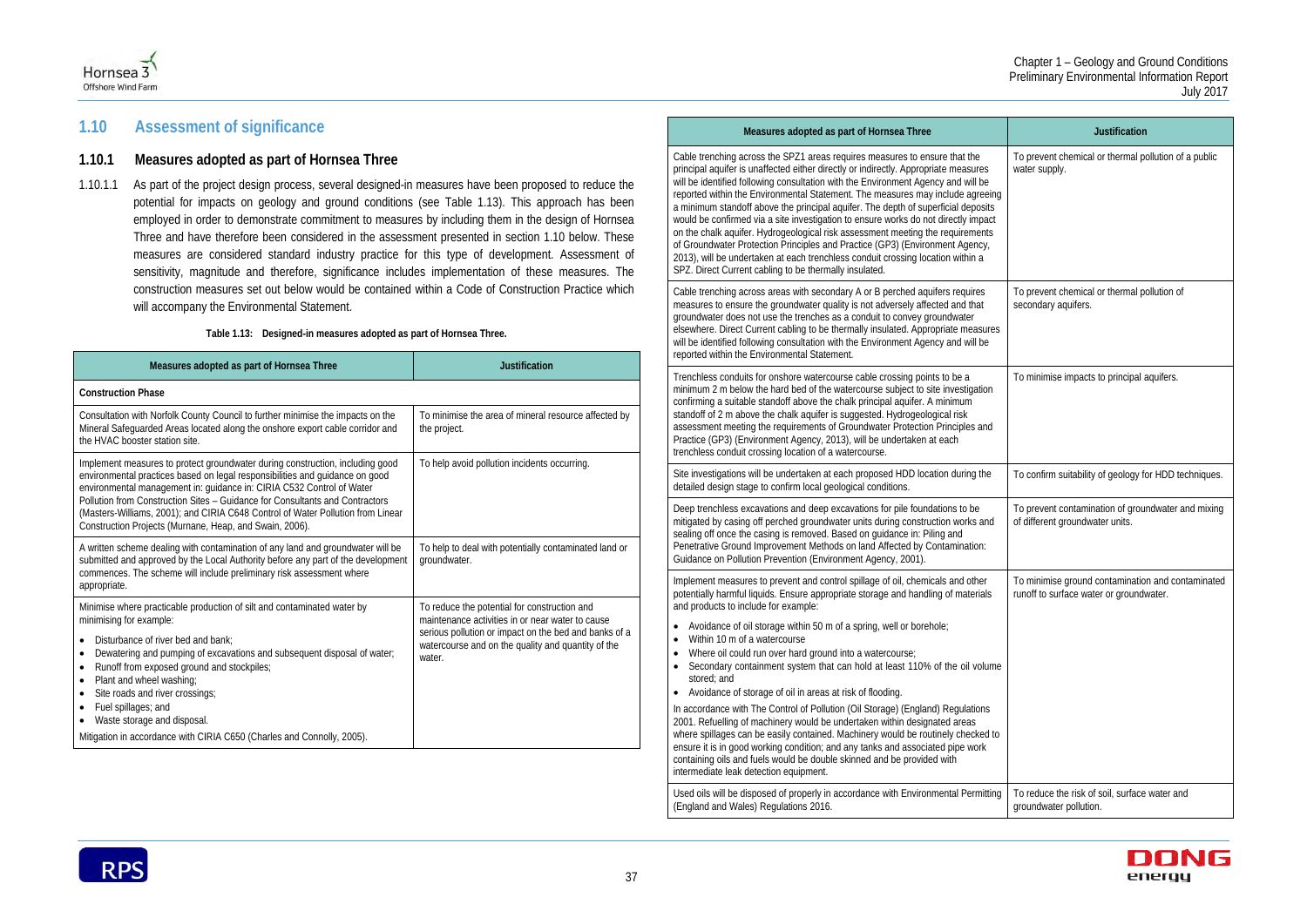



| Measures adopted as part of Hornsea Three                                                                                                                                                                                                                                                                      | Justification                                                                                                                                                                              |  |  |  |  |
|----------------------------------------------------------------------------------------------------------------------------------------------------------------------------------------------------------------------------------------------------------------------------------------------------------------|--------------------------------------------------------------------------------------------------------------------------------------------------------------------------------------------|--|--|--|--|
| <b>Operational Phase</b>                                                                                                                                                                                                                                                                                       |                                                                                                                                                                                            |  |  |  |  |
| Operational practices to incorporate measures to prevent pollution of ground,<br>geology and groundwater, to include emergency spill response procedures, clean<br>up and remediation of contaminated soils.                                                                                                   | To reduce the risk of soil, surface water and<br>groundwater pollution.                                                                                                                    |  |  |  |  |
| Decommissioning Phase                                                                                                                                                                                                                                                                                          |                                                                                                                                                                                            |  |  |  |  |
| Decommissioning practices to incorporate measures to prevent pollution of<br>geology and ground conditions, to include emergency spill response procedures,<br>and clean up and remediation of contaminated soils. The measures will follow a<br>similar approach to those set out for the construction phase. | To reduce the risk of soil, surface water and<br>groundwater pollution to protect geology and<br>groundwater based on guidance that will be<br>appropriate at the time of decommissioning. |  |  |  |  |

1.10.1.2 In some cases there may be additional mitigation measures required that are not "built in" to the project design ahead of the assessment. These are to be discussed in the sections on Further Mitigation and Future Monitoring sections below.

### **1.10.2 Construction Phase**

- 1.10.2.1 The impacts of the onshore construction of Hornsea Three have been assessed on geology and ground conditions. The potential environmental impacts arising from the construction of Hornsea Three are listed in Table 1.9 above along with the maximum design scenario against which each construction phase impact has been assessed.
- 1.10.2.2 A description of the potential effect on geology and ground conditions receptors caused by each identified impact is given below.

### **Impacts of construction may affect designated geological sites**

Magnitude of impact

*Weybourne Town Pit SSSI*

1.10.2.3 Weybourne Town Pit SSSI, as shown on Figure 1.2, is located outside the onshore cable corridor search area and would not be affected during construction. The impact of magnitude would be **no change**.

*Weybourne Cliffs SSSI*

1.10.2.4 The eastern section of the Hornsea Three landfall is located within the Weybourne Cliffs SSSI accounting for approximately 4.40% of the total SSSI area.

1.10.2.5 The construction of the Hornea Three landfall using open cut methods at Weybourne Cliffs would lead to direct damage to the geological deposits and also disrupt the natural processes of coastal erosion, with the potential to result in accelerated erosion of previously unexposed deposits. Open cut techniques also would result in the destruction of fossils present in the immediate area of construction and also result in the loss or damage to non-exposed fossils. The predicted impact would be of local extent, medium term duration, continuous and irreversible. The magnitude is therefore considered to be **moderate**.

### *Kelling Heath SSSI*

1.10.2.6 The eastern edge of Kelling Heath SSSI falls within the onshore cable corridor search area. The construction of the onshore export cable corridor would directly disrupt and damage the glacial outwash deposits as a result of soil stripping and storage, compaction from construction vehicles, runoff and potential contamination. The predicted impact would be of local extent, medium term duration, continuous and irreversible. The magnitude is therefore considered to be **moderate**.

### Sensitivity of receptor

### *Weybourne Town Pit SSSI*

1.10.2.7 Weybourne Town SSSI is considered to be of national importance due to its glacial till and other glacigenic deposits. The sensitivity of the site is considered to be **very high**.

### *Weybourne Cliffs SSSI*

1.10.2.8 Coastal geological sites form an important part of England's geological resource. Weybourne Cliffs SSSI is designated due to the surface exposure of unusual geological sequences and marine mollusc fossils of the Pastonian and pre-Pastonian age and with potential to also contain fossils of vertebrate. As such the sensitivity to construction activities is considered to be **very high**.

### *Kelling Heath SSSI*

1.10.2.9 Kelling Heath SSSI is considered to be of national importance due to the quality of the glacial outwash plains. It is the shallow and surface materials that are vulnerable to construction works and as such the sensitivity to construction activities is considered to be **very high**.

### Significance of the effect

### *Weybourne Town Pit SSSI*

1.10.2.10 The construction of the onshore export cable corridor would not impact Weybourne Town Pit SSSI and therefore, the significance of the effect is considered to be **negligible**, which is not significant in EIA terms.

### *Weybourne Cliffs SSSI*

1.10.2.11 The overall significance of the effect from construction of the Hornsea Three landfall (eastern section) using open cut methods would be **major adverse**, which is significant in EIA terms.

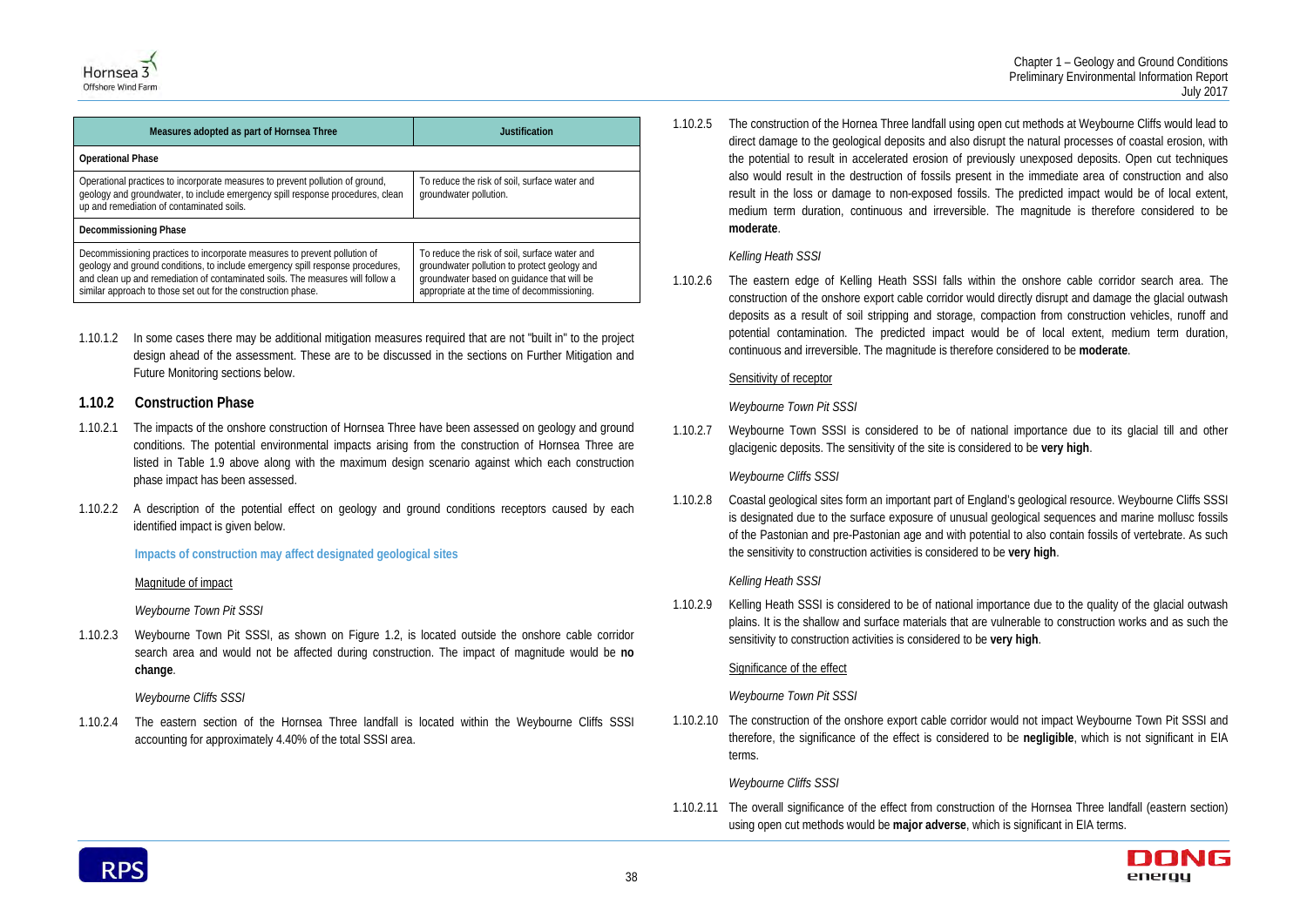



*Kelling Heath SSSI*

1.10.2.12 The overall significance of the effect from the construction of the onshore export cable route using open cut methods would be **major adverse**, which is significant in EIA terms. If the onshore export cable corridor is micro-routed to be outside the Kelling Heath SSSI boundary, the significance of the effect is considered to be **negligible.** However, if the cable route runs through Kelling Heath SSSI, the significance of the effect is considered to be **major adverse**.

### *Further mitigation*

- 1.10.2.13 As part of the iterative design process, measures would be considered following the submission of the PEIR to mitigate the potential impacts to designated geological sites. These measures are summarised below.
- 1.10.2.14 If the western section of the Hornsea Three landfall was constructed as an alternative to the eastern section, the Weybourne Cliffs SSSI would be avoided, the magnitude of impact would be **no change** and the significance of the residual effect would be considered to be **negligible**. Alternatively, the use of HDD at the eastern section of the Hornsea Three landfall would reduce the potential damage to Weybourne Cliffs SSSI. The magnitude of impact would be **negligible** and the significance of the residual effect would be considered to be **minor adverse**, which is not significant in EIA terms.
- 1.10.2.15 Micro-routing of the onshore export cable route to the east (i.e. outside of the Kelling Heath SSSI boundary) would avoid direct damage to the SSSI. As a result of the micro-routing the magnitude of impact would be **no change**. The residual effect would be of **negligible** significance, which is not significant in EIA terms.

**Impacts of construction may result in the loss of mineral resources within Mineral Safeguarded Areas.** 

### Magnitude of impact

1.10.2.16 A review of the Norfolk County Council Mineral Safeguarding Area for sand and gravel shows that approximately 3% of the Mineral Safeguarded Area would be occupied by the onshore elements of Hornsea Three (as defined in 1.1.1.1). The Mineral Safeguarded Area plans are primarily derived from the BGS Mineral and resources map (Harrison *et al.*, 2004), and guidance from Norfolk County Council (2014) recognises that the mineral deposits in Norfolk are highly variable and that the data used to define the Mineral Safeguarded Areas is general in nature. Given the relatively small proportion of the Mineral Safeguarded Area that would be occupied by Hornsea Three (as shown in Figure 1.3) the impact is predicted to be of limited physical extent but would lead to a reduction in the level of activity that could be undertaken (i.e. potential use of the mineral resource). The magnitude is therefore, considered to be **minor**. This assumes that a viable mineral resource is present, but is not extracted prior to construction.

### Sensitivity of receptor

1.10.2.17 Sand and gravel resources are relatively abundant throughout Norfolk, however the resource is considered to be of regional value, therefore the sensitivity of these Mineral Safeguard Areas is considered to be **medium**.

### Significance of the effect

- 1.10.2.18 The overall significance of the effect on mineral resources within the Mineral Safeguarded Areas assuming that the resource is not extracted prior to construction is deemed to be **minor**.
- 1.10.2.19 The effect will, therefore be of **minor adverse** significance, which is not significant in EIA terms.

### *Further mitigation*

1.10.2.20 The area of the Mineral Safeguarded Area occupied by Hornsea Three is likely to reduce following the refinement of the onshore export cable. The Applicant will continue to work with Norfolk County Council regarding the Mineral Safeguarded Area to agree how to minimise the impacts on mineral resources as the project progresses.

> **Impacts of construction may cause disturbance or contamination of secondary aquifers. The WFD status of the groundwater may also be affected.**

### Magnitude of impact

- 1.10.2.21 Direct impacts may occur to the secondary aquifers underlying the onshore cable corridor search area (and onshore HVAC booster station and onshore HVDC converter/HVAC substation) due to the intrusive nature of trenching and piling. The nature of the impact would include potential disruption to groundwater flow and reduction in groundwater quality. The magnitude of impact would depend on the nature and depth of the superficial deposits (and aquifer unit) in relation to the proposed depth of excavation.
- 1.10.2.22 As the secondary aquifers are likely to be at relatively shallow depth (based on the BGS logs), the impact is predicted to be of local spatial extent, of short term duration, of intermittent occurrence and high reversibility. It is predicted that the impact will affect the receptor directly. The magnitude is therefore, considered to be **minor**.

### Sensitivity of receptor

1.10.2.23 The secondary aquifers, which form part of the superficial deposits are deemed to be of medium vulnerability, but of moderate to high recoverability and medium value. The sensitivity of the receptor is therefore, considered to be **medium**.

### Significance of the effect

1.10.2.24 The overall significance of the effect on disturbance or contamination of secondary groundwater aquifers based on the situation which includes the integration of measures adopted in [Table 1.13](#page-3-0) is deemed to be minor.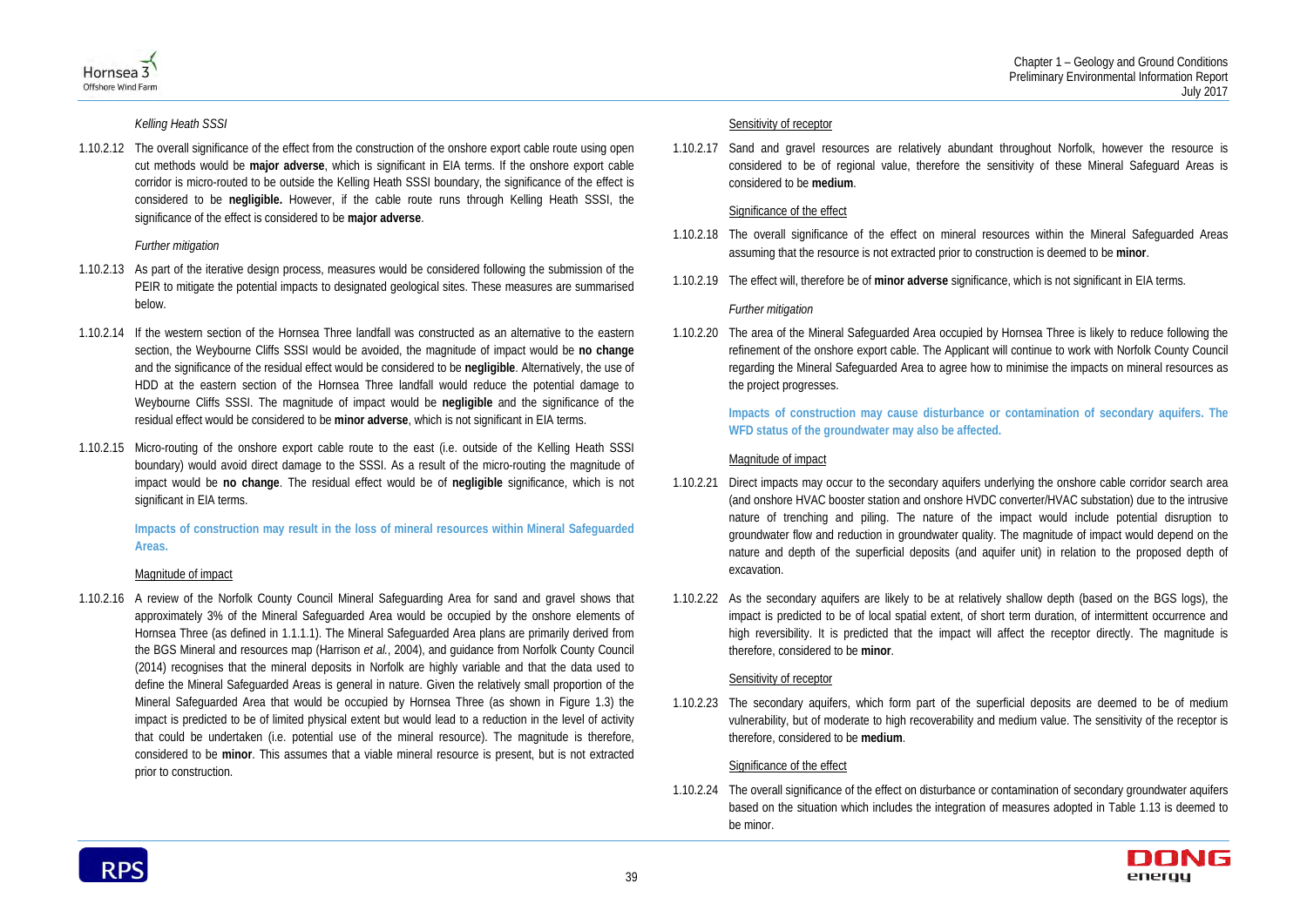



### 1.10.2.25 The effect will, therefore, be of **minor adverse** significance which is not significant in EIA terms.

**Impacts of open cut trench construction may affect the groundwater quality of the principal aquifer including at SPZs. The WFD status of the groundwater might also be affected.**

1.10.2.26 There are eight SPZs located within the geology and ground conditions study area, six of which are in the onshore cable corridor search area including one SPZ1. The SPZs relate to the underlying chalk aquifer which is covered by superficial deposits with the exception of a number of small chalk exposures; however none of the chalk exposures correspond with the location of SPZs. The majority of the geology and ground conditions study area is underlain by superficial deposits.

### Magnitude of impact

- 1.10.2.27 Given the relatively shallow depth of the cable trench (i.e. up to 2 m deep), the open cut trench construction would generally occur within the superficial deposits and would not directly disturb the groundwater within the principal aquifer. However there is the potential for impacts to occur from vertical hydraulic connections between shallow perched groundwater and principal aquifer groundwater during piling, or during open cut trench construction, particularly in locations where the superficial deposits are shallow.
- 1.10.2.28 The impacts are predicted to be of local spatial extent, of short term duration, of intermittent occurrence and high reversibility. It is predicted that the impact will affect the receptor indirectly. The magnitude of impact on the groundwater quality within the principal aquifer (including the SPZ2 and SPZ3) and the WFD status of the groundwater is therefore, considered to be **minor**.
- 1.10.2.29 The impacts on the abstraction borehole from construction of the cable trench across the single SPZ1 footprint (which is underlain by of glacial sand and gravels and till clays, as identified in BGS borehole TG10NW14, and presented in volume 6, annex 1.1: Borehole Logs) is considered to be **minor**. This is due to the presence and depth of superficial deposits overlying the principal aquifer in this location which would provide a degree of attenuation.

### Sensitivity of receptor

- 1.10.2.30 The majority of the principal aquifer in the geology and ground conditions study area is overlain by superficial deposits. The nature of these deposits is variable and includes lower permeability glacial till clays and also more permeable deposits (alluvium, river terrace gravels and sand and gravels). The aquifer has a slow/costly recoverability and high value. The sensitivity of the receptor is therefore, considered to be **high**.
- 1.10.2.31 Where the SPZ2 and SPZ3 cross the geology and ground conditions study area, the sensitivity is considered to be **high**.
- 1.10.2.32 Where the SPZ1 crosses the onshore cable corridor search area, the sensitivity can be considered to be **very high.**

### Significance of the effect

- 1.10.2.33 The overall significance of the effect on disturbance or contamination of the principal groundwater aquifer (and SPZ2 and SPZ3), based on the situation which includes the integration of measures adopted in [Table 1.13,](#page-3-0) which will be incorporated into a CoCP post PEIR, is deemed to be **minor**. Where the SPZ1 crosses the onshore cable corridor search area, the significance is deemed to be **moderate**.
- 1.10.2.34 The effect will, therefore, be of **minor adverse** significance which is not significant in EIA terms. The exception is in the SPZ1 where the effect will be of **moderate adverse** significance which is significant in EIA terms.
- 1.10.2.35 The proposed mitigation measures (see [Table 1.13\)](#page-3-0) will be discussed in detail with the Environment Agency following the submission of the PEIR to identify opportunities to minimise the magnitude of impact at the SPZ1.

**Impacts of trenchless conduit construction and piling works (potentially required for the construction of the onshore HVAC booster station or onshore HVDC converter/HVAC substation) may affect the groundwater quality of the principal aquifer, including conduit construction within any SPZs. The WFD status of the groundwater might also be affected.**

### Magnitude of impact

- 1.10.2.36 Direct impacts to the principal aquifer may occur from deeper ground workings related to horizontal drilling operations for cable installation beneath surface watercourses or infrastructure. The Environment Agency will be consulted on an appropriate standoff between the trenchless conduit and the chalk which will be confirmed following a site investigation and hydrogeological risk assessment. A similar approach may be followed where piling is required to provide foundation for the onshore HVAC booster station and onshore HVDC converter/HVAC substation.
- 1.10.2.37 The impacts are predicted to be of local spatial extent, of short term duration, of intermittent occurrence and high reversibility. It is predicted that the impact will affect the receptor directly. The magnitude of impact on the principal aquifer (including the SPZ2 and SPZ3) and the WFD status of the groundwater is therefore, considered to be **minor**.
- 1.10.2.38 The impacts on the abstraction borehole from cable trench across the one SPZ1 footprint which is underlain by glacial sand and gravels and till clays (as identified in BGS borehole TG10NW14 and presented in volume 6, annex 1.3: Geology and Ground Conditions) is considered to be **minor**.

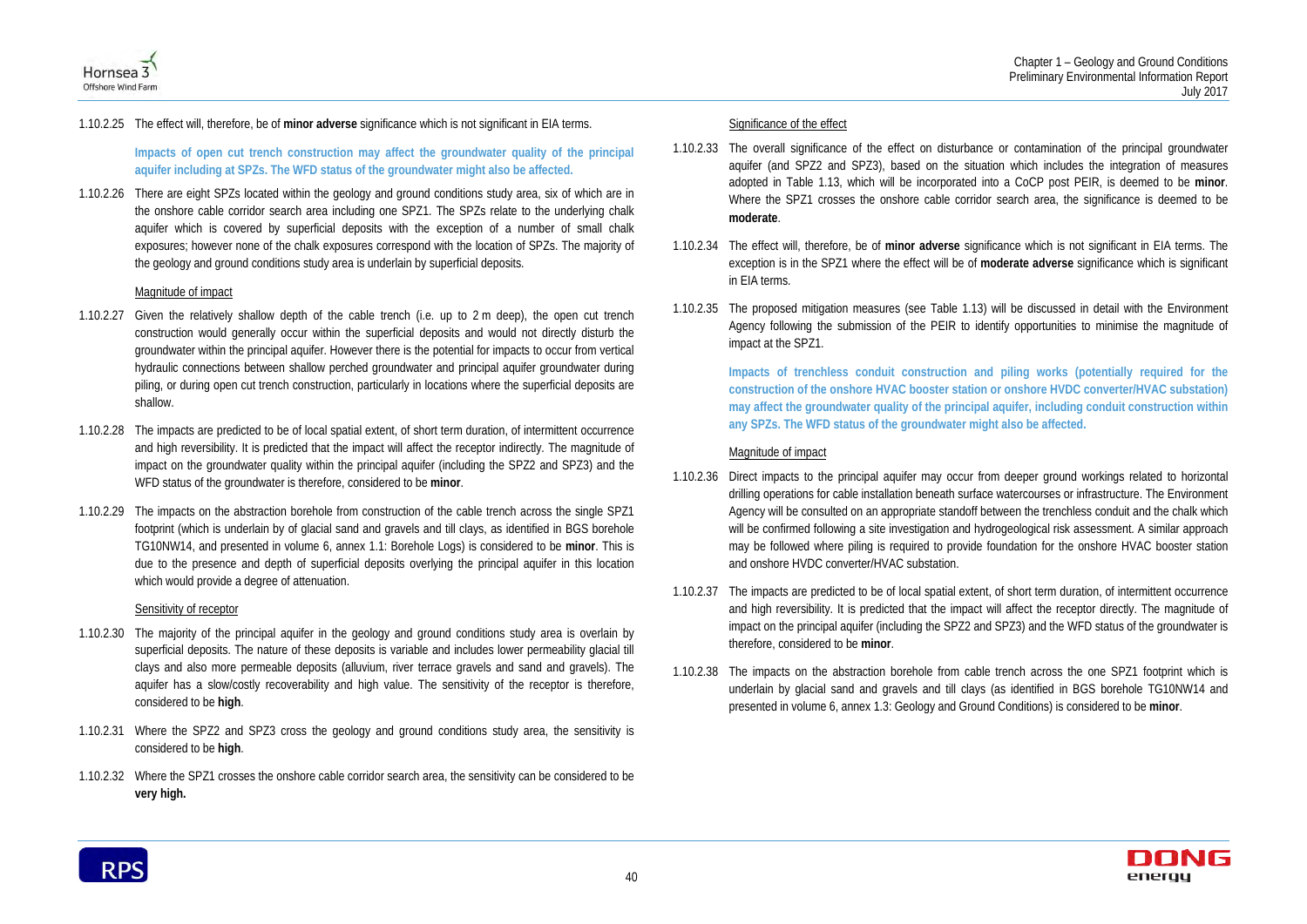



### Sensitivity of receptor

1.10.2.39 The principal aquifer, which underlies the superficial deposits beneath the onshore cable corridor search area, the onshore HVAC booster station and onshore HVDC converter/HVAC substation, is deemed to be of high vulnerability where it is overlain by low permeability glacial till clays. Where the principal aquifer is overlain by more permeable deposits (alluvium, river terrace gravels and sand and gravels); the aquifer has a slow/costly recoverability and high value. The sensitivity of the receptor is therefore, considered to be **high**. Where the SPZ1 crosses the onshore cable corridor search area, the aquifer sensitivity can be considered to be **very high**.

### Significance of the effect

- 1.10.2.40 The overall significance of the effect of disturbance or contamination of the principal groundwater aquifer based on the situation which includes the integration of measures adopted in [Table 1.13](#page-3-0) is deemed to be **minor**. Where the SPZ1 crosses the onshore cable corridor search area, the significance is deemed to be **moderate**.
- 1.10.2.41 The effect will, therefore, be of **minor adverse** significance which is not significant in EIA terms. The exception is in the SPZ1 where the effect will be of **moderate adverse** significance which is significant in EIA terms.
- 1.10.2.42 The proposed mitigation measures (see [Table 1.13\)](#page-3-0) will be discussed in detail with the Environment Agency following the submission of the PEIR to identify opportunities to minimise the magnitude of impact at the SPZ1.

**Impacts of construction may affect the quantity and quality of surface waters fed by groundwater. The groundwater WFD status might also be affected.** 

### Magnitude of impact

- 1.10.2.43 Indirect impacts may occur from hydraulic connections between shallow perched groundwater affected by trenching or piling construction.
- 1.10.2.44 The impact is predicted to be of local spatial extent, of short term duration, of intermittent occurrence and high reversibility. It is predicted that the impact will affect the receptor directly. The magnitude is therefore, considered to be **minor**.

### *Sensitivity of receptor*

1.10.2.45 Surface water courses in hydraulic connection with secondary aquifer units which form part of the superficial deposits beneath the whole of the site are deemed to be of moderate vulnerability, but of moderate to high recoverability and medium value. The sensitivity of the receptor is therefore, considered to be **medium**.

### *Significance of the effect*

- 1.10.2.46 The overall significance of the effect of indirect disturbance or contamination of surface watercourses based on the situation which includes the integration of measures adopted in [Table 1.13](#page-3-0) is considered to be **minor**.
- 1.10.2.47 The effect will, therefore, be of **minor adverse** significance which is not significant in EIA terms.

### *Future monitoring*

- 1.10.2.48 With the exception of the impact on designated sites and groundwater quality in the principal aquifer at SPZ1, the effects of construction are at worst minor adverse and it is not proposed to undertake any future monitoring.
- 1.10.2.49 The need for monitoring during construction at SPZ1 will be discussed with the Environment Agency following the submission of the PEIR.

### **1.10.3 Operational and maintenance phase**

- 1.10.3.1 The impacts of the onshore operation and maintenance of Hornsea Three have been assessed on geology and ground conditions. The environmental impacts arising from the operation and maintenance of Hornsea Three are listed in Table 1.9 along with the maximum adverse scenario against which each operation and maintenance phase impact has been assessed.
- 1.10.3.2 A description of the potential effect on geology and ground conditions receptors caused by each identified impact is given below.

**Impacts of operations and maintenance may affect the water quality of secondary aquifers and any associated surface waters together with the principal aquifer. The WFD status might also be affected.**

### Magnitude of impact

- 1.10.3.3 Indirect impacts may occur to the secondary aquifers (and any associated surface waters) together with the principal aquifer underlying the onshore HVAC booster station and onshore HVDC converter/HVAC substation from spilled chemicals (e.g. oils, greases, lubricants and other chemicals) used during the routine maintenance. The magnitude of the impact is dependent on the depth of the aquifer unit in relation to the proposed depth of excavation.
- 1.10.3.4 The impact is predicted to be of local spatial extent, of short term duration, of intermittent occurrence and high reversibility. It is predicted that the impact will affect the receptor directly. The magnitude is therefore, considered to be **minor**.

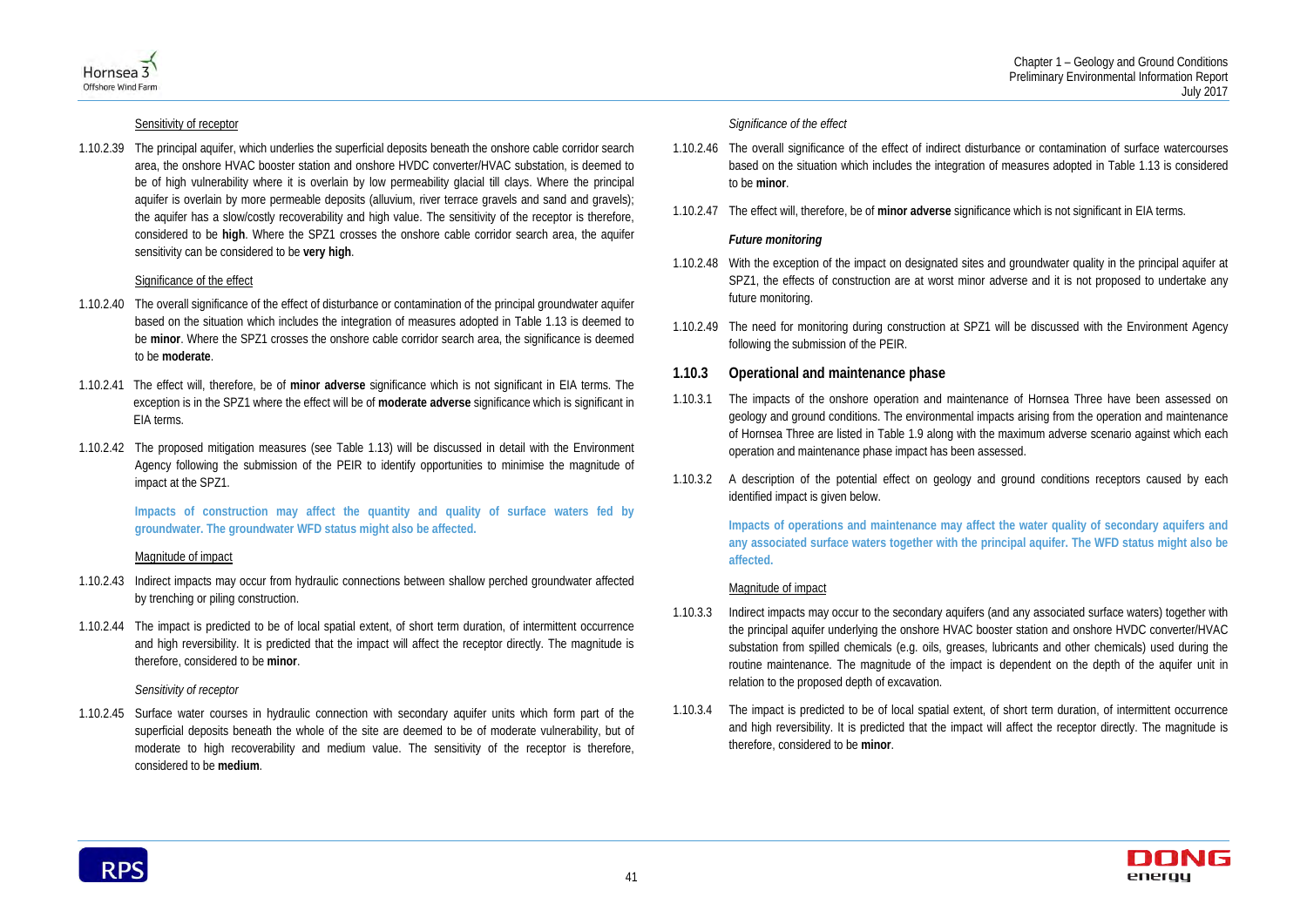



*Sensitivity of receptor*

- 1.10.3.5 The secondary aquifers, which form part of the superficial deposits are deemed to be of medium vulnerability, but of moderate to high recoverability and medium value. The sensitivity of the receptor is therefore, considered to be **medium**.
- 1.10.3.6 Surface water courses in hydraulic connection with affected secondary aquifer units are deemed to be of medium vulnerability, but of high recoverability and medium value. The sensitivity of this receptor is therefore considered to be **medium**.
- 1.10.3.7 The principal aquifer, which underlies the superficial deposits beneath the whole of the site, is deemed to be of high vulnerability beneath low permeability glacial till clays, and of very high vulnerability beneath more permeable alluvium, river terrace gravels and sand and gravels; and of slow/costly recoverability and high value. The sensitivity of the receptor is therefore, considered to be **high**.

### *Significance of the effect*

- 1.10.3.8 The overall significance of the effect on disturbance or contamination of principal and secondary groundwater aquifers based on the situation which includes the integration of measures adopted in [Table 1.13](#page-3-0) is deemed to be **minor**.
- 1.10.3.9 The effect will, therefore, be of **minor adverse** significance which is not significant in EIA terms.

**Impacts of operation may affect groundwater quality from thermal effects of underground power cables. The WFD status of the groundwater might also be affected.**

- 1.10.3.10 Soil thermal resistivity is important in dissipating the heat generated by electricity flow through the transmission cable (conductor). A resistance to heat flow between the cable and the ambient environment causes the cable temperature to rise. Catastrophic failure can occur when cable temperatures rise to beyond their operating limits. In the case of underground cables the soil is in the heat flow path between the cable and the ambient environment, and therefore forms part of the thermal resistance. Hence soil thermal properties are an important part of the overall design, and may account for over 50% of the total thermal resistance (Campbell and Bristow, 2014).
- 1.10.3.11 Clearly whilst it is important to keep the cables within safe operating temperatures there is an effect on the surrounding ambient environment caused by the heat transfer. Assuming no forced cooling, underground cable systems have to dissipate the heat associated with losses via the surrounding soil. A cross-linked polyethylene (XLPE) cable system operated at nominal capacity and with a conductor temperature close to 90°C dissipates about 50 W.m-1 to 100 W.m-1 (Watts per linear metre).
- 1.10.3.12 Even assuming stationary full load conditions, the impact on soil temperature has been found to be strictly local and very limited, with temperature rises at the surface directly above a cable not exceeding 1 to 2 degrees Kelvin (K) (Campbell and Bristow, 2014). Makhkamova (2011) investigated the effects of dynamic changes in the surrounding environmental conditions of conductors using Computational Fluid Dynamic Methods. The computer models specifically considered the effects of changes in soil moisture, seasonal (winter/summer) temperatures and wind speed on buried underground cables in various arrangements using a 1600 mm x 1600 mm computational domain for single cables and 2500 mm x 2500 mm domain for grouped cables – three single cables buried in flat formation and three cables buried in trefoil formation. The soil temperature increase in response to heat loss by electrical flow through the conductor temperature decreased rapidly with increasing distance from the cables and the heating effect was undetectable beyond 1200 mm either side of the cables in both the horizontal and vertical planes.
- 1.10.3.13 Nevertheless, in a region of about 0.5 m around a highly loaded cable, soil can dry out due to the generated heat which results in a reduced heat transfer capability and is therefore undesired. For that reason cables are often backfilled with a thermally stabilised layer consisting of concrete or sand blends that guarantee a specific heat resistance of less than 1.0 W.m-1. This approach would be adopted for Hornsea Three.
- 1.10.3.14 The thermal effects of properly installed cables in a thermally stabilised layer will be undetectable more than 1200 mm from the cables in both horizontal and vertical planes. Installation using trenchless technology within 2 m of the chalk would have at worst a minor effect on local superficial deposit temperatures and would probably be undetectable at rock head.

### Magnitude of impact

1.10.3.15 As a result of the review of the thermal effects of underground cables above, the thermal impact is predicted to be of local spatial extent within the immediate vicinity of each cable within the ground and any aquifer unit, but of long term duration, of continual occurrence and high reversibility. It is predicted that the impact will affect the receptors indirectly. The magnitude is therefore, considered to be **minor**. The downstream impact on any groundwater dependent watercourses is considered to be **minor**.

### Sensitivity of receptors

- 1.10.3.16 The secondary groundwater aquifers which form part of the superficial deposits are deemed to be of medium vulnerability, but of moderate to high recoverability and medium value. The sensitivity of the receptor is therefore, considered to be **medium**.
- 1.10.3.17 Surface watercourses in hydraulic connection with affected secondary aquifer units are deemed to be of medium vulnerability, but of high recoverability and medium value. The sensitivity of the receptor is therefore, considered to be **medium**.

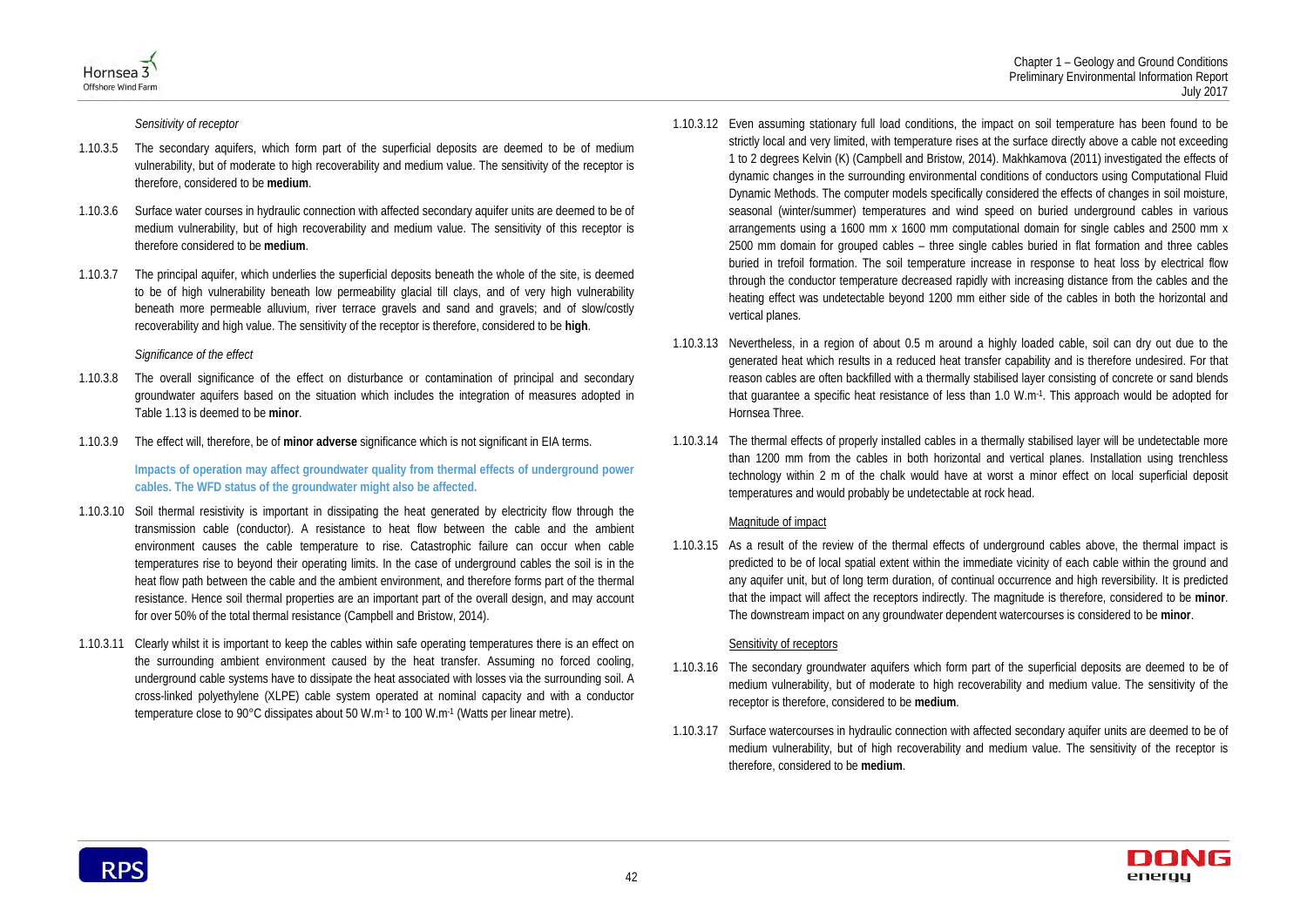



1.10.3.18 The principal aquifer which underlies the superficial deposits beneath the onshore cable corridor search area, onshore HVAC booster station and onshore HVDC converter/HVAC substation is deemed to be of high to very high vulnerability and of slow/costly recoverability and high value. The sensitivity of the receptor is therefore, considered to be **high**.

### Significance of effect

- 1.10.3.19 The significance of the effect of thermal pollution on secondary groundwater aquifers and groundwater dependent surface watercourses based on the situation which includes the integration of measures adopted in [Table 1.13](#page-3-0) is considered to be **minor**.
- 1.10.3.20 The overall significance of the effect of thermal pollution on the principal groundwater aquifer based on the situation which includes the integration of measures adopted in [Table 1.13](#page-3-0) is deemed to be **minor**.
- 1.10.3.21 The effect will, therefore, be of **minor adverse** significance which is not significant in EIA terms.

### *Future monitoring*

1.10.3.22 As the effects of operation and maintenance are at worst **minor adverse** it is not proposed to undertake any future monitoring*.* 

### **1.10.4 Decommissioning phase**

- 1.10.4.1 The impacts of the onshore decommissioning of Hornsea Three have been assessed on geology and ground conditions. The environmental effects arising from the decommissioning of Hornsea Three are listed in Table 1.9, along with the maximum adverse scenario against which each decommissioning phase impact has been assessed.
- 1.10.4.2 A description of the potential effect on geology and ground conditions receptors caused by each identified impact is given below.

**Impacts of decommissioning may cause disturbance or contamination of secondary aquifers and associated surface waters together with the principal aquifer and may affect the WFD status.**

### Magnitude of impact

- 1.10.4.3 Direct and indirect impacts may occur to the secondary aquifers (and associated surface waters) and principal aquifer underlying the onshore HVAC booster station and onshore HVDC converter/HVAC substation due to the intrusive nature of works required to remove the above and below ground structures.
- 1.10.4.4 The impact is predicted to be of local spatial extent within each aquifer unit, of short term duration, of intermittent occurrence and high reversibility. It is predicted that the impact will affect the receptor directly. The magnitude is therefore considered to be **minor**.

1.10.4.5 Minimal disturbance is likely to occur from the decommissioning of the onshore export cable as this will be cut, sealed and left in situ. However the structure of the jointing pits and link boxes may be removed where feasible. The magnitude of impact as a result of this localised disturbance is considered to be **minor.**

### Sensitivity of receptor

- 1.10.4.6 The secondary aquifers, which form part of the superficial deposits are deemed to be of medium vulnerability, but of moderate to high recoverability and medium value. The sensitivity of the receptor is therefore, considered to be **medium**.
- 1.10.4.7 Surface water courses in hydraulic connection with affected secondary aquifer units are deemed to be of medium vulnerability, but of high recoverability and medium value. The sensitivity of this receptor is therefore considered to be **medium**.
- 1.10.4.8 The principal aquifer, which underlies the superficial deposits beneath the whole of the site, is deemed to be of high vulnerability beneath low permeability glacial till clays, and of very high vulnerability beneath more permeable alluvium, river terrace gravels and sand and gravels; and of slow/costly recoverability and high value. The sensitivity of the receptor is therefore, considered to be **high**.

### Significance of effect

- 1.10.4.9 The overall significance of the effect of disturbance or contamination of secondary groundwater aquifers as a result of the decommissioning of the onshore HVAC booster station and onshore HVDC converter/HVAC substation which includes the integration of measures set out in [Table 1.13](#page-3-0) is deemed to be minor.
- 1.10.4.10 The effect will, therefore be of **minor adverse** significance which is not significant in EIA terms.

### *Future monitoring*

1.10.4.11 As the effects of decommissioning are at worst **minor adverse** it is not proposed to undertake any future monitoring*.* 

# **1.11 Cumulative Effect Assessment Methodology**

- **1.11.1** *Screening of other projects and plans into the Cumulative Effect Assessment*
- 1.11.1.1 The Cumulative Effect Assessment (CEA) takes into account the impacts associated with Hornsea Three together with other projects and plans. The projects and plans selected as relevant to the CEA presented within this chapter are based upon the results of a screening exercise undertaken as part of the 'CEA long list' of projects (see annex 4.5: Cumulative Effects Screening Matrix and Location of Schemes). Each project on the CEA long list has been considered on a case by case basis for scoping in or out of this chapter's assessment based upon data confidence, effect-receptor pathways and the spatial/temporal scales involved.

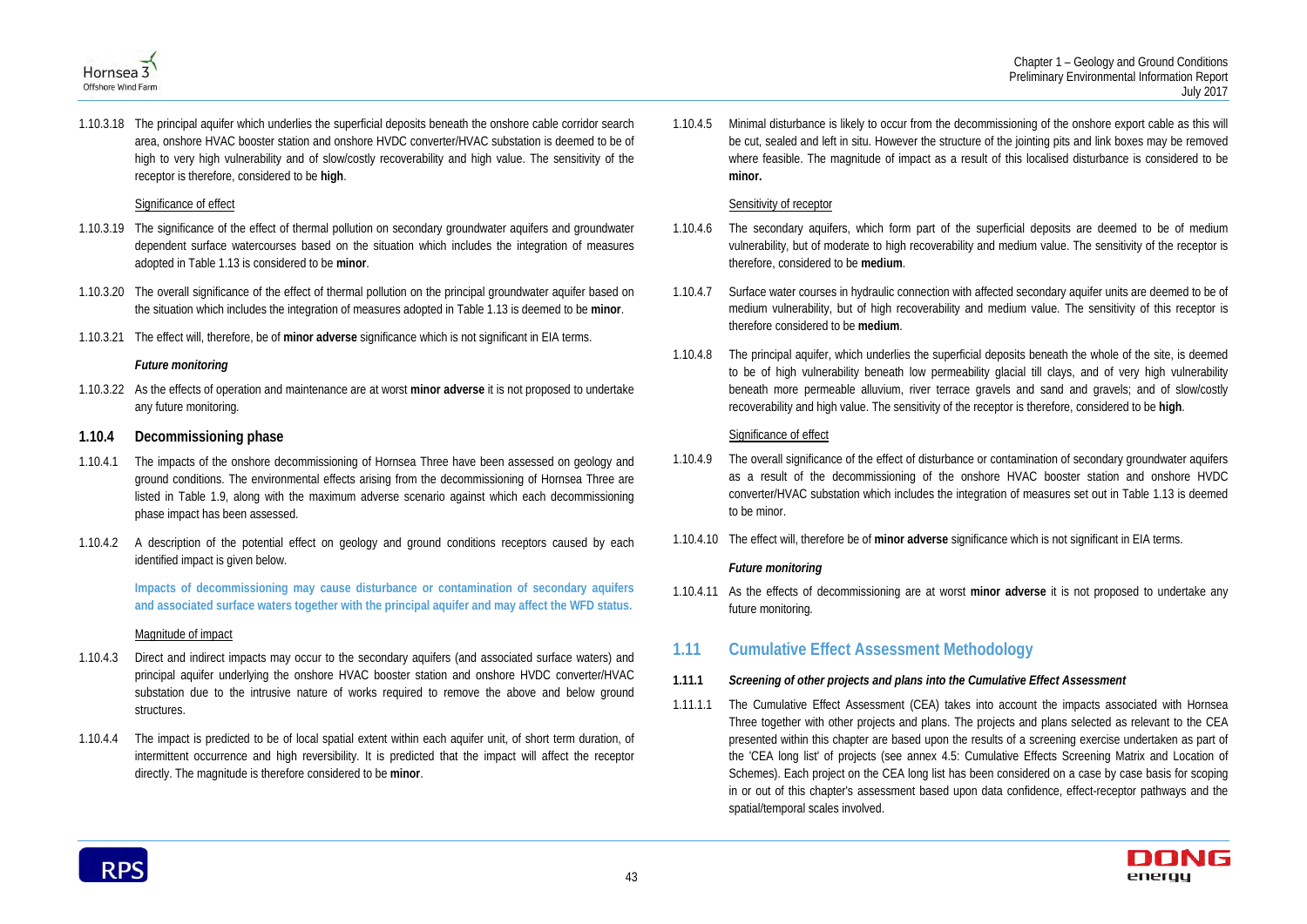



- 1.11.1.2 In undertaking the CEA for Hornsea Three, it is important to bear in mind that other projects and plans under consideration will have differing potential for proceeding to an operational stage and hence a differing potential to ultimately contribute to a cumulative impact alongside Hornsea Three. For example, relevant projects and plans that are already under construction are likely to contribute to cumulative impact with Hornsea Three (providing effect or spatial pathways exist), whereas projects and plans not yet approved or not yet submitted are less certain to contribute to such an impact, as some may not achieve approval or may not ultimately be built due to other factors. For this reason, all relevant projects and plans considered cumulatively alongside Hornsea Three have been allocated into 'Tiers', reflecting their current stage within the planning and development process. This allows the CEA to present several future development scenarios, each with a differing potential for being ultimately built out. Appropriate weight may therefore be given to each Tier in the decision making process when considering the potential cumulative impact associated with Hornsea Three (e.g. it may be considered that greater weight can be placed on the Tier 1 assessment relative to Tier 2). An explanation of each tier is included below:
	- Tier 1: Hornsea Three considered alongside other project/plans currently under construction and/or those consented but not yet implemented, and/or those submitted but not yet determined and/or those currently operational that were not operational when baseline data was collected, and/or those that are operational but have an on-going impact;
	- Tier 2: All projects/plans considered in Tier 1, as well as those on relevant plans and programmes likely to come forward but have not yet submitted an application for consent (the PINS programme of projects is the most relevant source of information, along with the planning register held by the relevant local planning authorities). Specifically, this Tier includes all projects where the developer has submitted a Scoping Report; and
	- Tier 3: All projects/plans considered in Tier 2, as well as those on relevant plans and programmes likely to come forward but have not yet submitted an application for consent (the PINS programme of projects is the most relevant source of information). Specifically, this Tier includes all projects where the developer has advised PINS in writing that they intend to submit an application in the future but have not submitted a Scoping Report.
- 1.11.1.3 The specific projects scoped into this CEA and the Tiers into which they have been allocated, are outlined in [Table 1.14.](#page-11-0) The distance to Hornsea Three relates to the distance from the onshore elements of Hornsea Three (as defined in 1.1.1.1). The projects included as operational in this assessment have been commissioned since the baseline studies for this project were undertaken and as such were excluded from the baseline assessment.

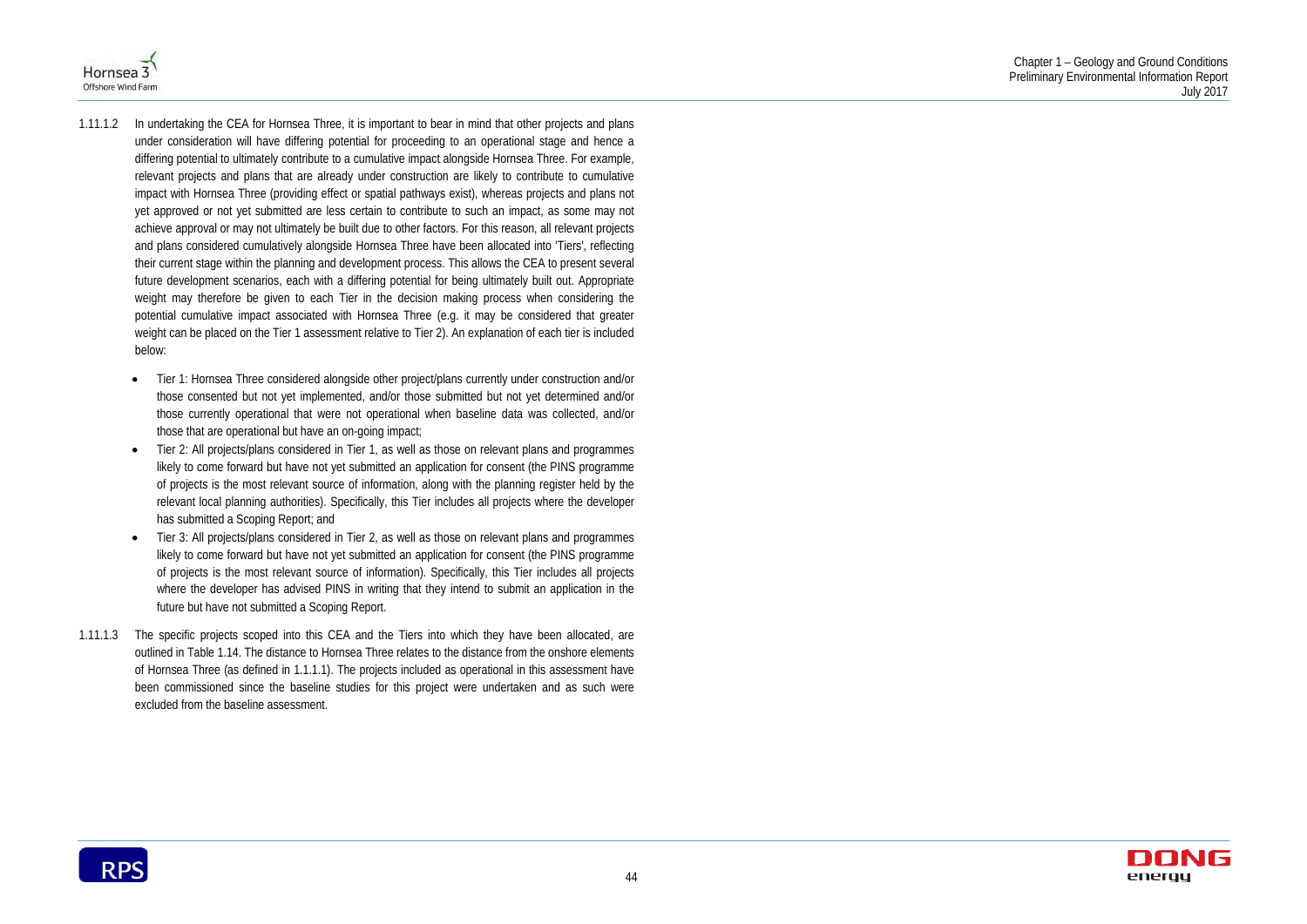

### **Table 1.14: List of other projects and plans considered within the CEA.**

| Date of Construction (if<br>applicable) | Overlap of construction<br>phase with Hornsea Three<br>construction phase | Overlap of operation<br>phase with Hornsea Three<br>operation phase |
|-----------------------------------------|---------------------------------------------------------------------------|---------------------------------------------------------------------|
|                                         |                                                                           |                                                                     |
| N/A                                     | N <sub>o</sub>                                                            | Yes                                                                 |
| 2020 to 2022                            | Yes                                                                       | Yes                                                                 |
| 2018 to 2028                            | Yes                                                                       | Yes                                                                 |
|                                         |                                                                           |                                                                     |
| 2017 to 2024                            | Yes                                                                       | Yes                                                                 |
|                                         |                                                                           |                                                                     |
| 2018 to 2019                            | N <sub>0</sub>                                                            | Yes                                                                 |
|                                         |                                                                           |                                                                     |
| 2020 to 2021                            | Yes                                                                       | Yes                                                                 |
|                                         |                                                                           |                                                                     |
| 2020 to 2024                            | Yes                                                                       | Yes                                                                 |
|                                         |                                                                           |                                                                     |



<span id="page-11-1"></span><span id="page-11-0"></span>

| <b>Tier</b>    | Phase                                                     | Project/Plan  | <b>Distance from</b><br><b>Hornsea Three</b> | <b>Details</b>                                                                                                                                                                                                                                                                                                                                                                                                      | Date of Construction (if<br>applicable) | Overlap of construction<br>phase with Hornsea Three<br>construction phase | pha |  |
|----------------|-----------------------------------------------------------|---------------|----------------------------------------------|---------------------------------------------------------------------------------------------------------------------------------------------------------------------------------------------------------------------------------------------------------------------------------------------------------------------------------------------------------------------------------------------------------------------|-----------------------------------------|---------------------------------------------------------------------------|-----|--|
|                | Residential development                                   |               |                                              |                                                                                                                                                                                                                                                                                                                                                                                                                     |                                         |                                                                           |     |  |
|                | Construction/Operation and<br>Maintenance/Decommissioning | PF/12/1263    | $<$ 1 km                                     | Change of use of land from agriculture to 53 units tent-only campsite and formation of<br>vehicular access.                                                                                                                                                                                                                                                                                                         | N/A                                     | No                                                                        | Yes |  |
|                | Construction/Operation and<br>Maintenance/Decommissioning | PF/15/1223    | $<$ 1 km                                     | Erection of twenty two residential units (Class C3) with associated highway and<br>landscape works.                                                                                                                                                                                                                                                                                                                 | 2020 to 2022                            | Yes                                                                       | Yes |  |
|                | Construction/Operation and<br>Maintenance/Decommissioning | 2014/2611     | $<$ 1 km                                     | The erection of 890 dwellings; the creation of a village heart to feature an extended<br>primary school, a new village hall, a retail store and areas of public open space; the<br>relocation and increased capacity of the allotments; and associated infrastructure<br>including public open space and highway works.                                                                                             | 2018 to 2028                            | Yes                                                                       | Yes |  |
|                | Quarrying                                                 |               |                                              |                                                                                                                                                                                                                                                                                                                                                                                                                     |                                         |                                                                           |     |  |
|                | Construction/Operation and<br>Maintenance/Decommissioning | C/7/2014/7030 | $<$ 1 km                                     | (I) For a southern extension to Mangreen Quarry and ancillary works with progressive<br>restoration to agriculture and nature conservation by the importation of inert restoration<br>materials; (II) Retention of existing consented facilities at Mangreen Quarry; (III)<br>Establishment of crossing point over Mangreen Lane; and (IV) Proposed variation to<br>approved restoration scheme at Mangreen Quarry. | 2017 to 2024                            | Yes                                                                       | Yes |  |
|                | Offshore wind farm - on shore cables routes               |               |                                              |                                                                                                                                                                                                                                                                                                                                                                                                                     |                                         |                                                                           |     |  |
|                | Construction/Operation and<br>Maintenance/Decommissioning | PF/14/0177    | $<$ 1 km                                     | Installation of landfall transition pit and buried electrical cable system (revisions to<br>previously approved scheme) and changes to the construction configuration at the<br>landfall.                                                                                                                                                                                                                           | 2018 to 2019                            | No                                                                        | Yes |  |
|                | Residential development                                   |               |                                              |                                                                                                                                                                                                                                                                                                                                                                                                                     |                                         |                                                                           |     |  |
|                | Construction/Operation and<br>Maintenance/Decommissioning | 2013/0092     | $<$ 1 km                                     | Outline application for up to 20 residential units and associated highways works with<br>all matters reserved.                                                                                                                                                                                                                                                                                                      | 2020 to 2021                            | Yes                                                                       | Yes |  |
| $\overline{2}$ | Offshore wind farm - on shore cables routes               |               |                                              |                                                                                                                                                                                                                                                                                                                                                                                                                     |                                         |                                                                           |     |  |
|                | Construction/Operation and<br>Maintenance/Decommissioning | EN010079"     | $<$ 1 km                                     | Norfolk Vanguard is a proposed offshore wind farm with an approximate capacity of<br>1800MW off the coast of Norfolk.                                                                                                                                                                                                                                                                                               | 2020 to 2024                            | Yes                                                                       | Yes |  |
| 3              | No Tier 3 Projects                                        |               |                                              |                                                                                                                                                                                                                                                                                                                                                                                                                     |                                         |                                                                           |     |  |

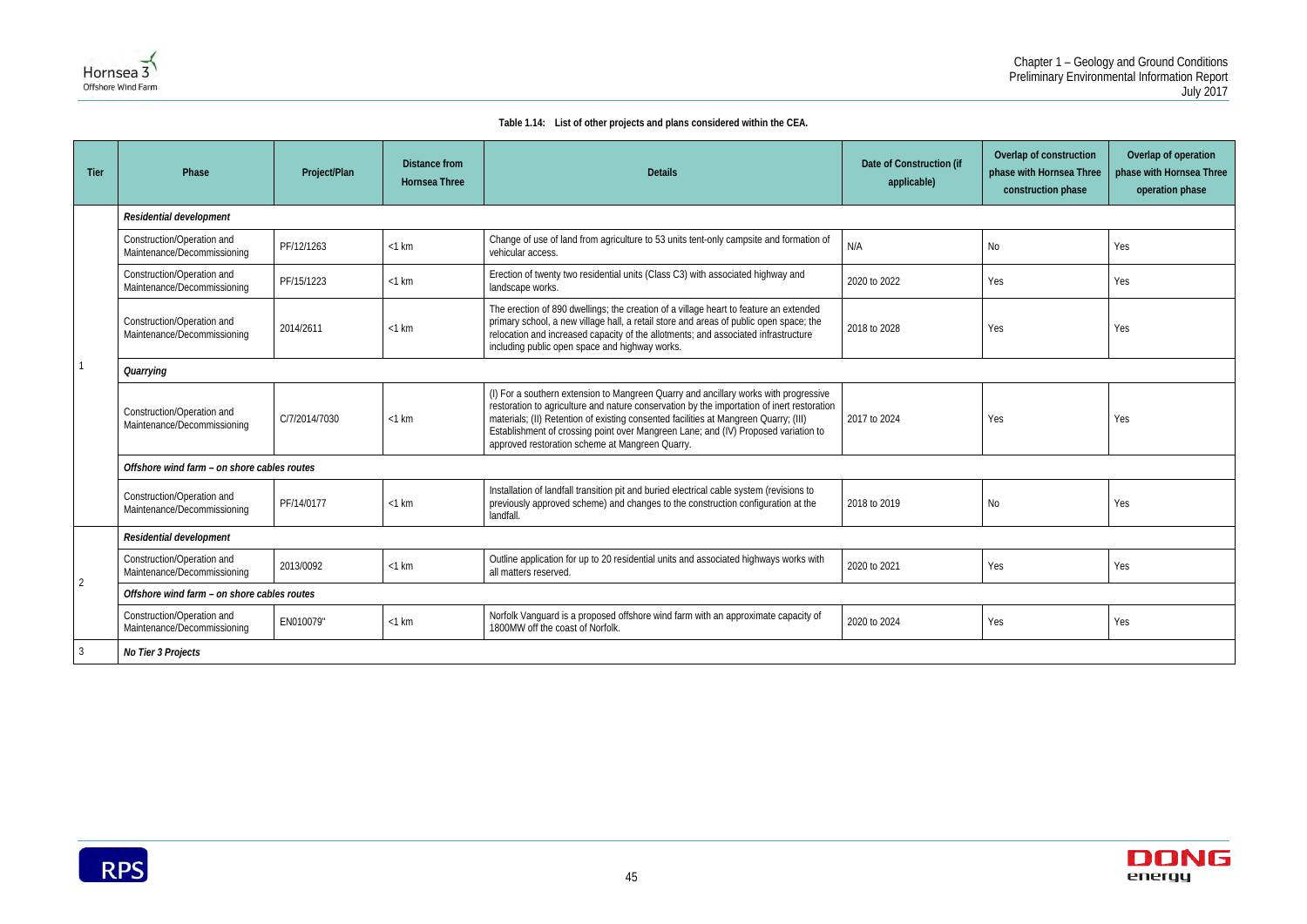

1.11.2.1 The maximum design scenarios identified in [Table 1.15](#page-12-0) have been selected as those having the potential to result in the greatest effect on an identified receptor or receptor group. The cumulative impact presented and assessed in this section have been selected from the details provided in the Hornsea Three project description (volume 1, chapter 3: Project Description), as well as the information available on other projects and plans, in order to inform a 'maximum design scenario'. Effects of greater adverse significance are not predicted to arise should any other development scenario, based on details within the project Design Envelope to that assessed here be taken forward in the final design scheme.

### **1.11.2 Maximum design scenario**

### <span id="page-12-0"></span>**Table 1.15: Maximum design scenario considered for the assessment of potential cumulative impacts on geology and ground conditions.**

| <b>Potential impact</b>                                                                                                                                                                                                                                                                                                                                                     | <b>Maximum</b><br>design scenario                                            | <b>Justification</b>                                                                                                        |
|-----------------------------------------------------------------------------------------------------------------------------------------------------------------------------------------------------------------------------------------------------------------------------------------------------------------------------------------------------------------------------|------------------------------------------------------------------------------|-----------------------------------------------------------------------------------------------------------------------------|
| Construction phase                                                                                                                                                                                                                                                                                                                                                          |                                                                              |                                                                                                                             |
| Impacts of construction may result in the loss of mineral<br>resources within Mineral Safeguarded Areas                                                                                                                                                                                                                                                                     | Tier 1<br>C/7/2014/7030.Ti<br>er 2 - 2013/0092<br>and EN010079<br>Tier 3 N/A | Outcome of the CEA will be the greatest when most<br>development occurs within Mineral Safeguarded<br>Areas.                |
| Impacts of construction may cause disturbance or<br>contamination of secondary aquifers. The WFD status of the<br>groundwater might also be affected.                                                                                                                                                                                                                       | Tier 1<br>C/7/2014/7030.Ti<br>er 2 - 2013/0092<br>and EN010079<br>Tier 3 N/A | Outcome of the CEA will be greatest when the<br>greatest disturbance to the ground occurs in<br>secondary aquifers.         |
| Impacts of open cut trench construction may affect the<br>groundwater quality of the principal aquifer including at SPZ.<br>The WFD status of the groundwater might also be affected.                                                                                                                                                                                       | Tier 1<br>C/7/2014/7030.Ti<br>er 2 - 2013/0092<br>and EN010079<br>Tier 3 N/A | Outcome of the CEA will be greatest when the<br>greatest disturbance to the ground occurs in<br>principle aquifer or SPZ's. |
| Impacts of trenchless conduit construction and piling works<br>(potentially required for the construction of the onshore HVAC<br>booster station or onshore HVDC converter/HVAC substation)<br>may affect the groundwater quality of the principal aquifer,<br>including conduit construction within any SPZs. The WFD<br>status of the groundwater might also be affected. | Tier 1<br>C/7/2014/7030.Ti<br>er 2 - 2013/0092<br>and EN010079<br>Tier 3 N/A | Outcome of the CEA will be greatest when the<br>greatest disturbance to the ground occurs.                                  |
| Impacts of construction may affect the quantity and quality of<br>surface waters fed by groundwater. The groundwater WFD<br>status might also be affected.                                                                                                                                                                                                                  | Tier 1<br>C/7/2014/7030.Ti<br>er 2 - 2013/0092<br>and EN010079<br>Tier 3 N/A | Outcome of the CEA will be greatest when the<br>greatest disturbance to the ground occurs.                                  |

| <b>Potential impact</b>                                                                                                                                                                                         | <b>Maximum</b><br>design scenario                                            | <b>Justification</b>                                                                                          |
|-----------------------------------------------------------------------------------------------------------------------------------------------------------------------------------------------------------------|------------------------------------------------------------------------------|---------------------------------------------------------------------------------------------------------------|
| Operation phase                                                                                                                                                                                                 |                                                                              |                                                                                                               |
| Impacts of operations and maintenance may affect the water<br>quality of secondary aquifers and any associated surface<br>waters together with the principal aquifer. The WFD status<br>might also be affected. | Tier 1<br>C/7/2014/7030.Ti<br>er 2 - 2013/0092<br>and FN010079<br>Tier 3 N/A | Outcome of the CEA will be greatest when the<br>greatest disturbance to the ground occurs.                    |
| Impacts of operation may affect groundwater quality from<br>thermal effects of underground power cables. The WFD status<br>of the groundwater might also be affected.                                           | Tier 1<br>C/7/2014/7030.Ti<br>er 2 - 2013/0092<br>and FN010079<br>Tier 3 N/A | Outcome of the CEA will be greatest when the<br>greatest disturbance when other thermal effects<br>may exist. |
| Decommissioning phase                                                                                                                                                                                           |                                                                              |                                                                                                               |
| Impacts of decommissioning may cause disturbance or<br>contamination of secondary aquifers and any associated<br>surface waters together with the principal aquifer may affect the<br>WFD status.               | Tier 1<br>C/7/2014/7030.Ti<br>er 2 - 2013/0092<br>and FN010079<br>Tier 3 N/A | Outcome of the CEA will be greatest when the<br>greatest disturbance to the ground occurs.                    |

# **1.12 Cumulative Effect Assessment**

- 1.12.1.1 A description of the significance of cumulative effects upon geology and ground conditions receptors arising from each identified impact is given below.
- **1.12.2 Construction phase**

### **Temporary loss/disturbance to designated geological sites**

1.12.2.1 None of the 'other development' impact designated geological sites. Thus, it is likely that there would be no significant cumulative impact with regard to temporary loss/disturbance to designated geological sites.

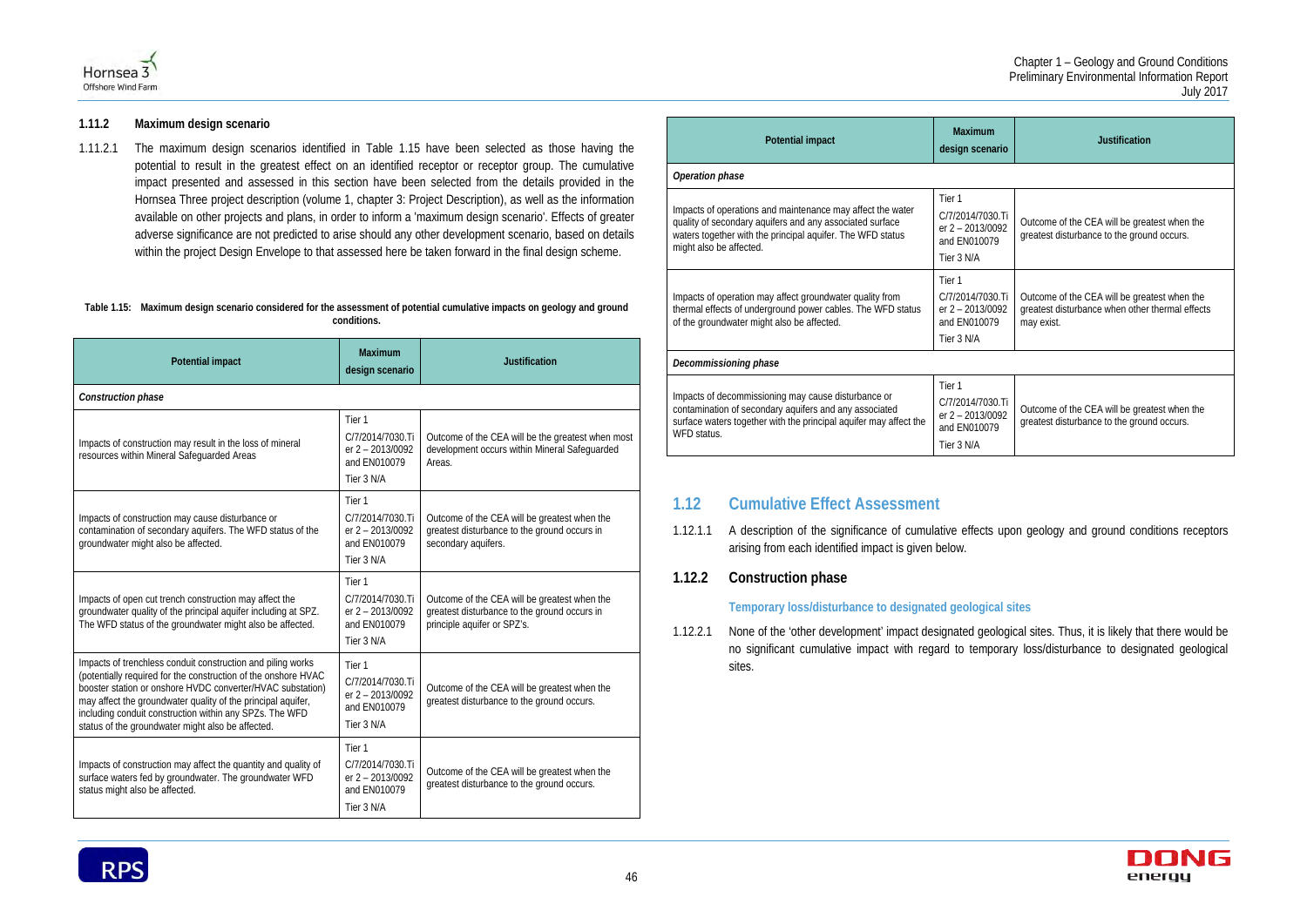



**Impacts of construction may result in the loss of mineral resources within the Mineral Safeguarded Areas.** 

### *Tier 1/Tier 2*

1.12.2.2 A review of the cumulative schemes within the hydrology and flood risk study area has identified that several schemes are located within the Mineral Safeguarded Areas. Where viable sand and gravel resources are present it is assumed that extraction will not take place prior to construction. Therefore, there is potential for a cumulative impact to occur as a result of multiple areas of viable sand and gravel resources not being utilised and lost under development for at least the lifetime.

### Magnitude of impact

1.12.2.3 The impact is predicted to be direct and of local spatial extent. The magnitude is therefore, considered to be **moderate**.

### Sensitivity of receptor

1.12.2.4 The sand and gravel resources within the Mineral Safeguarded Areas are deemed to be of medium value and contribute to the regional economy. The sensitivity of the receptor is therefore, considered to be **medium**.

### Significance of effect

- 1.12.2.5 The overall significance of the effect on mineral resources within the Mineral Safeguarded Areas based on the situation is deemed to be **moderate**.
- 1.12.2.6 Overall, it is predicted that the sensitivity of the receptor is considered to be medium and the magnitude is deemed to be moderate. The effect will, therefore, be of **moderate adverse** significance, which is significant in EIA terms.

### *Tier 3*

1.12.2.7 As per [Table 1.14](#page-11-1) no Tier 3 other developments have been assessed as part of the CEA.

**Impacts of construction may cause disturbance or contamination of secondary aquifers. The WFD status of the groundwater might also be affected.**

# *Tier 1/Tier 2*

# Magnitude of impact

1.12.2.8 The impact is predicted to be of local spatial extent, short term duration, intermittent and reversible. It is predicted that the impact will affect the receptor directly. The magnitude is therefore, considered to be **minor**.

# Sensitivity of receptor

1.12.2.9 The secondary aquifers, which form part of the superficial deposits are deemed to be of medium vulnerability, but of moderate to high recoverability and medium value. The sensitivity of the receptor is therefore, considered to be **medium**.

# Significance of Effect

- 1.12.2.10 The overall significance of the effect on disturbance or contamination of secondary groundwater aquifers based on the situation which includes the integration of measures adopted in [Table 1.13](#page-3-2) is deemed to be **minor**.
- 1.12.2.11 Overall, it is predicted that the sensitivity of the receptor is considered to be medium and the magnitude is deemed to be minor. The effect will, therefore, be of **minor adverse** significance, which is not significant in EIA terms.

# *Tier 3*

1.12.2.12 As per [Table 1.14](#page-11-1) no Tier 3 other developments have been assessed as part of the CEA.

**Impacts of open cut trench construction may affect the groundwater quality of the principal aquifer including at SPZs. The WFD status of the groundwater might also be affected.**

### *Tier 1/Tier 2*

# Magnitude of impact

- 1.12.2.13 Direct impacts may occur from vertical hydraulic connections between shallow perched groundwater and principal aquifer groundwater during piling, or during open cut trench construction. Cumulative impact would only occur where excavations coincide.
- 1.12.2.14 The impacts are predicted to be of local spatial extent, of short term duration, of intermittent occurrence and high reversibility. It is predicted that the impact will affect the receptor indirectly. The magnitude is therefore, considered to be **minor**.

### Sensitivity of receptor

1.12.2.15 The principal aquifer, which underlies the superficial deposits beneath the whole of the site, is deemed to be of high vulnerability beneath low permeability glacial till clays, and of very high vulnerability beneath more permeable alluvium, river terrace gravels and sand and gravels; and of slow/costly recoverability and high value. The sensitivity of the principal aquifer (including SPZ2 and SPZ3) is therefore, considered to be **high**. Where the SPZ1 crosses the onshore cable corridor search area, the sensitivity can be considered to be **very high.**

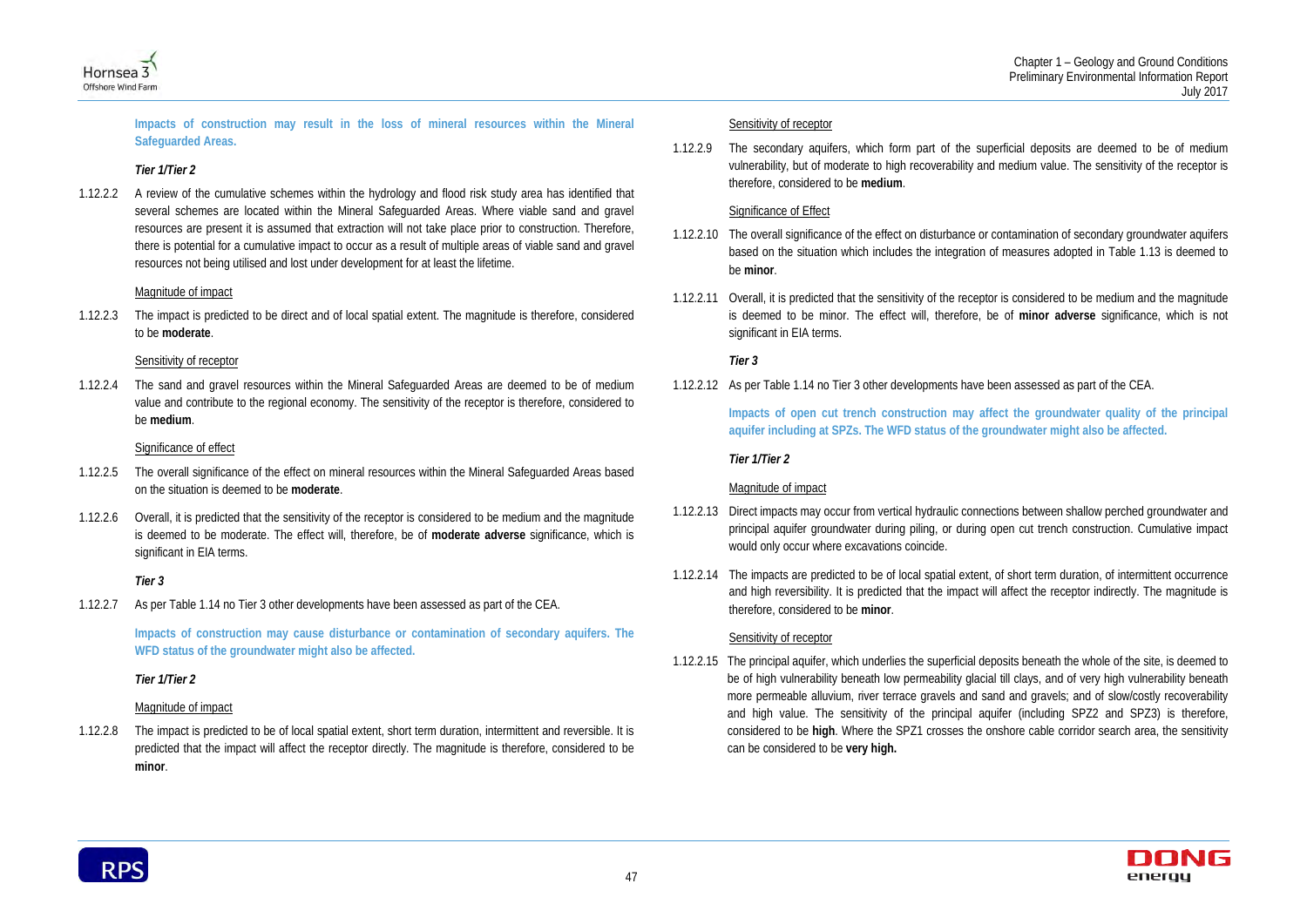



### Significance of effect

- 1.12.2.16 The overall significance of the effect on disturbance or contamination of the principal groundwater aquifer (and SPZ2 and SPZ3) based on the situation which includes the integration of measures adopted in [Table 1.13,](#page-3-2) is deemed to be **minor**. Where the SPZ1 crosses the onshore cable corridor search area, the significance is deemed to be **moderate**.
- 1.12.2.17 The effect will, therefore, be of **minor adverse** significance which is not significant in EIA terms. The exception is in the SPZ1 where the effect will be of **moderate adverse** significance which is significant in EIA terms.

### *Tier 3*

1.12.2.18 As per [Table 1.14](#page-11-1) no Tier 3 other developments have been assessed as part of the CEA.

**Impacts of trenchless conduit construction and piling works (potentially required for the construction of the onshore HVAC booster station or onshore HVDC converter/HVAC substation) may affect the groundwater quality of the principal aquifer, including conduit construction within any SPZs. The WFD status of the groundwater might also be affected.**

### *Tier 1/Tier 2*

- 1.12.2.19 None of the cumulative sites screened in for the CEA for the geology and ground conditions chapter are located near the onshore HVAC booster station or onshore HVDC converter/HVAC substation).
- 1.12.2.20 HDD techniques may be used to cross major rivers and other key infrastructure. A crossing schedule will be prepared following the submission of the PEIR which will confirm the location of the HDD crossings. A review of the schemes within the geology and ground conditions study area has indicated that several schemes are in the vicinity of potential HDD crossings.

### Magnitude of impact

- 1.12.2.21 The impacts are predicted to be of local spatial extent, of short term duration, of intermittent occurrence and high reversibility. It is predicted that the impact will affect the receptor directly. The magnitude of impact on the principal aquifer (including the SPZ2 and SPZ3) and the WFD status of the groundwater is therefore, considered to be **minor**.
- 1.12.2.22 The impacts on the abstraction borehole from cable trench across the one SPZ1 footprint which is underlain by of glacial sand and gravels and till clays (as identified in BGS borehole TG10NW14 and presented in volume 6, annex 1.3: Geology and Ground Conditions) is considered to be **minor**.

### Sensitivity of receptor

1.12.2.23 The principal aquifer, which underlies the superficial deposits beneath the onshore cable corridor search area, the onshore HVAC booster station and onshore HVDC converter/HVAC substation, is deemed to be of high vulnerability where it is overlain by low permeability glacial till clays. Where the principal aquifer is overlain by more permeable deposits (alluvium, river terrace gravels and sand and gravels); the aquifer has a slow/costly recoverability and high value. The sensitivity of the receptor is therefore, considered to be **high**. Where the SPZ1 crosses the onshore cable corridor search area, the aquifer sensitivity can be considered to be **very high**.

### Significance of the effect

- 1.12.2.24 The overall significance of the effect of disturbance or contamination of the principal groundwater aquifer based on the situation which includes the integration of measures adopted in [Table 1.13](#page-3-2) is deemed to be **minor**. Where the SPZ1 crosses the onshore cable corridor search area, the significance is deemed to be **moderate**.
- 1.12.2.25 The effect will, therefore, be of **minor adverse** significance which is not significant in EIA terms. The exception is in the SPZ1 where the effect will be of **moderate adverse** significance which is significant in EIA terms.

**Impacts of construction may affect the quantity and quality of surface waters fed by groundwater. The groundwater WFD status might also be affected.**

### *Tier 1/Tier 2*

### Magnitude of impact

- 1.12.2.26 Indirect impacts may occur from hydraulic connections between shallow perched groundwater affected by trenching or piling construction.
- 1.12.2.27 The impact is predicted to be of local spatial extent, of short term duration, of intermittent occurrence and high reversibility. It is predicted that the impact will affect the receptor directly. The magnitude is therefore, considered to be **minor**.

### Sensitivity of receptor

1.12.2.28 Surface water courses in hydraulic connection with secondary aquifer units which form part of the superficial deposits beneath the whole of the site are deemed to be of moderate vulnerability, but of moderate to high recoverability and medium value. The sensitivity of the receptor is therefore, considered to be **medium**.

### Significance of Effect

1.12.2.29 The overall significance of the effect of indirect disturbance or contamination of surface watercourses based on the situation which includes the integration of measures adopted in [Table 1.13](#page-3-2) is considered to be **minor**.

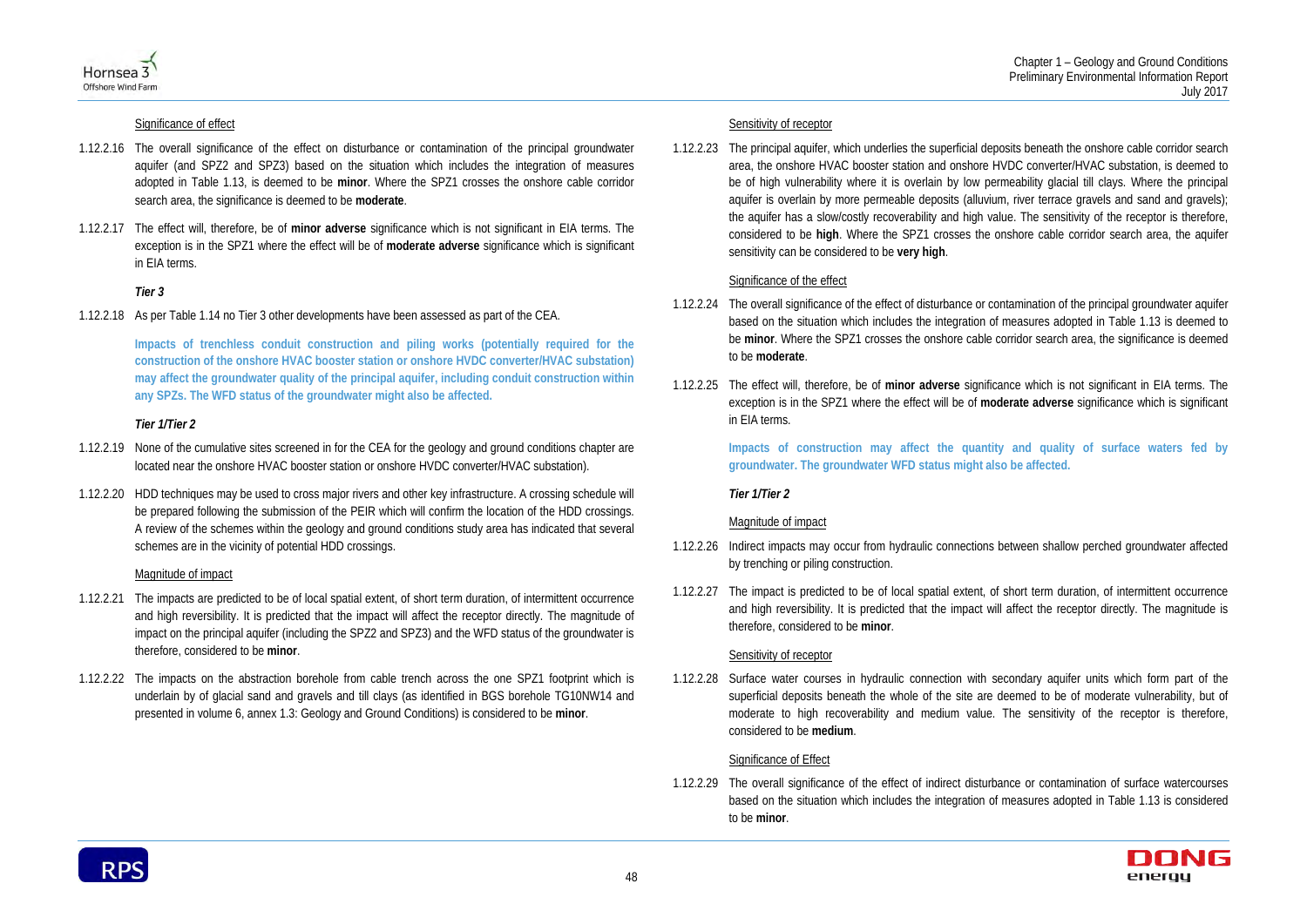



1.12.2.30 The effect will, therefore, be of **minor adverse** significance which is not significant in EIA terms.

### *Tier 3*

1.12.2.31 As per [Table 1.14](#page-11-1) no Tier 3 other developments have been assessed as part of the CEA.

### *Future monitoring*

1.12.2.32 The need for groundwater monitoring at the SPZ1 will be discussed with the Environment Agency and reported in the Environmental Statement.

### **1.12.3 Operation and maintenance phase**

**Impacts of operations and maintenance may affect the water quality of secondary aquifers and any associated surface waters together with the principal aquifer. The WFD status might also be affected.** 

### *Tier 1/Tier 2*

### Magnitude of impact

- 1.12.3.1 Direct impacts may occur to the superficial deposits present along the route due to the operation and maintenance activities dependent on the depth of the aquifer unit in relation to the proposed depth of excavation. Cumulative impact would therefore only occur where excavations coincide.
- 1.12.3.2 The impact is predicted to be of local spatial extent, of short term duration, of intermittent occurrence and high reversibility. It is predicted that the impact will affect the receptor directly. The magnitude is therefore, considered to be **minor**.

### Sensitivity of receptor

- 1.12.3.3 The secondary aquifers, which form part of the superficial deposits are deemed to be of medium vulnerability, but of moderate to high recoverability and medium value. The sensitivity of the receptor is therefore, considered to be **medium**.
- 1.12.3.4 The principal aquifer, which underlies the superficial deposits beneath the whole of the site, is deemed to be of high vulnerability beneath low permeability glacial till clays, and of very high vulnerability beneath more permeable alluvium, river terrace gravels and sand and gravels; and of slow/costly recoverability and high value. The sensitivity of the receptor is therefore, considered to be **high**.

### Significance of the effect

- 1.12.3.5 The overall significance of the effect on disturbance or contamination of principal and secondary groundwater aquifers based on the situation which includes the integration of measures adopted in [Table 1.13](#page-3-2) is deemed to be **minor**.
- 1.12.3.6 Overall, the effect will therefore be of **minor adverse** significance which is not significant in EIA terms.

### **Impacts of operation may affect groundwater quality from thermal effects of underground power cables. The WFD status of the groundwater might also be affected.**

### *Tier 1/Tier 2*

### Magnitude of impact

- 1.12.3.7 Direct impacts which may occur to groundwater along the route due to the thermal effects of the underground power cables would be dependent on the depth of the aquifer unit in relation to the proposed depth of excavation. Cumulative impact would only occur where cable routes cross.
- 1.12.3.8 The impact is predicted to be of local spatial extent, of long term duration and high reversibility. It is predicted that the impact will affect the receptor directly. The magnitude is therefore, considered to be **minor**.

### Sensitivity of receptor

- 1.12.3.9 The secondary aquifers, which form part of the superficial deposits are deemed to be of medium vulnerability, but of moderate to high recoverability and medium value. The sensitivity of the receptor is therefore considered to be **medium**.
- 1.12.3.10 The principal aquifer, which underlies the superficial deposits where the cable routes cross, is deemed to be of high vulnerability beneath low permeability glacial till clays, and of slow/costly recoverability and high value. The sensitivity of the receptor is therefore, considered to be **high**.

### Significance of Effect

- 1.12.3.11 The overall significance of the effect on disturbance or contamination of principal and secondary groundwater aquifers based on the situation which includes the integration of measures adopted in [Table 1.13](#page-3-2) is deemed to be **minor**.
- 1.12.3.12 Overall the effect will, therefore, be of **minor adverse** significance which is not significant in EIA terms.

### *Tier 3*

1.12.3.13 As per [Table 1.14](#page-11-1) no Tier 3 other developments have been assessed as part of the CEA.

### *Future monitoring*

1.12.3.14 As the in combination cumulative effects of operation and maintenance are at worst minor adverse no future monitoring is proposed.

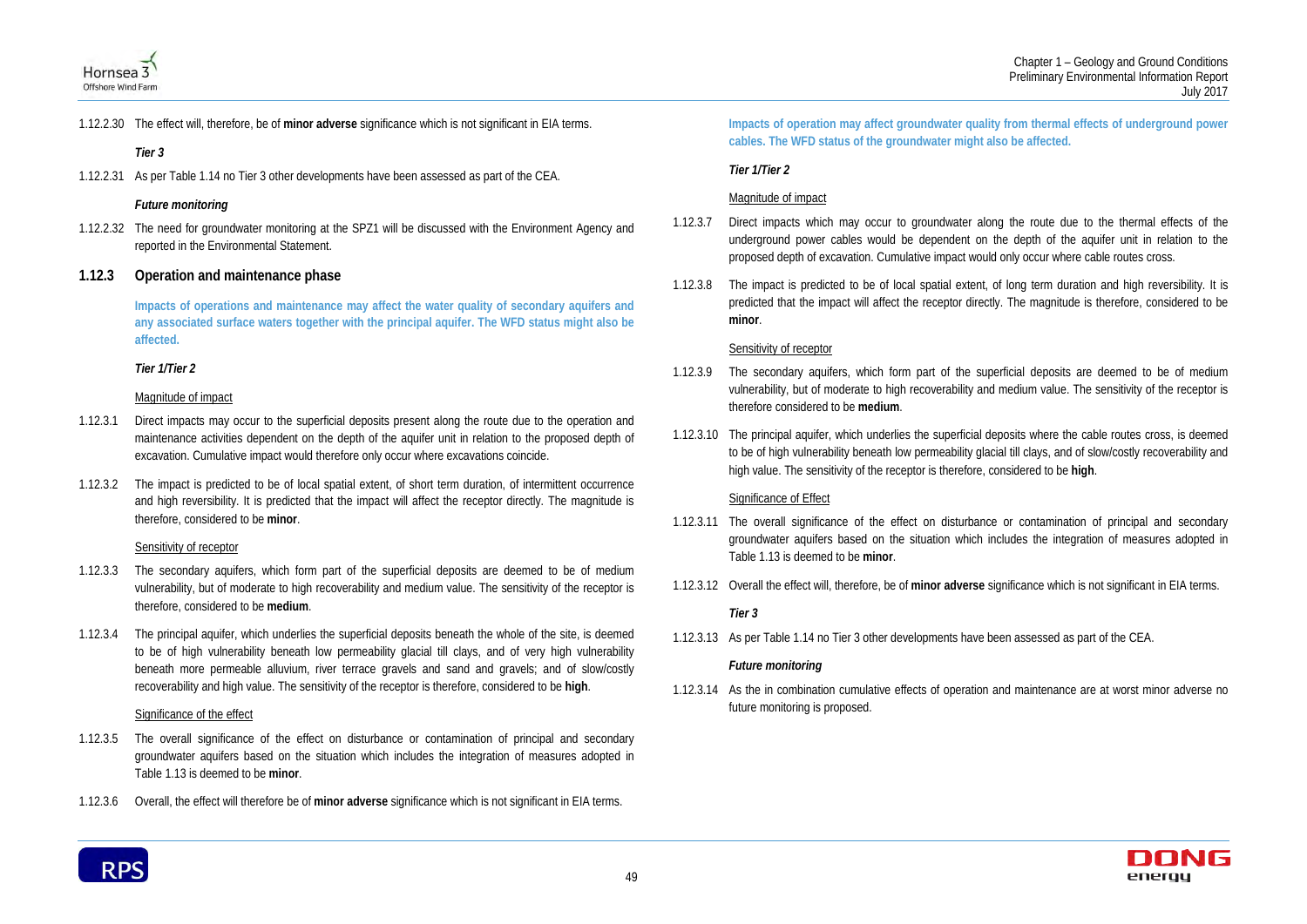

## **1.12.4 Decommissioning phase**

**Impacts of decommissioning may cause disturbance or contamination of secondary aquifers and any associated waters together with the principal aquifer and may affect the WFD status.** 

### Magnitude of impact

- 1.12.4.1 Direct impacts may occur to the secondary aquifers underlying the onshore HVAC booster station and onshore HVDC converter/HVAC substation due to the intrusive nature of works required to remove the above and below ground structures.
- 1.12.4.2 The impact is predicted to be of local spatial extent within each aquifer unit, of short term duration, of intermittent occurrence and high reversibility. It is predicted that the impact will affect the receptor directly. The magnitude is therefore considered to be **minor**.
- 1.12.4.3 Minimal disturbance is likely to occur from the decommissioning of the onshore export cable as this will be cut, sealed and left in situ.

### Sensitivity of receptor

- 1.12.4.4 The secondary aquifers, which form part of the superficial deposits are deemed to be of medium vulnerability, but of moderate to high recoverability and medium value. The sensitivity of the receptor is therefore, considered to be **medium**.
- 1.12.4.5 Surface water courses in hydraulic connection with affected secondary aquifer units are deemed to be of medium vulnerability, but of high recoverability and medium value. The sensitivity of this receptor is therefore considered to be **medium**.
- 1.12.4.6 The principal aquifer, which underlies the superficial deposits beneath the whole of the site, is deemed to be of high vulnerability beneath low permeability glacial till clays, and of very high vulnerability beneath more permeable alluvium, river terrace gravels and sand and gravels; and of slow/costly recoverability and high value. The sensitivity of the receptor is therefore, considered to be **high**.

### Significance of effect

- 1.12.4.7 The overall significance of the effect of disturbance or contamination of secondary groundwater aquifers as a result of the decommissioning of the onshore HVAC booster station and onshore HVDC converter/HVAC substation which includes the integration of measures set out in [Table 1.13](#page-3-2) is deemed to be **minor**.
- 1.12.4.8 The effect will, therefore be of **minor adverse** significance which is not significant in EIA terms.

### *Future monitoring*

1.12.4.9 As the in combination cumulative effects of decommissioning are at worst **minor adverse** no future monitoring is proposed.

# **1.13 Transboundary effects**

1.13.1.1 A screening of transboundary impacts has been carried out and is presented in annex 5.5: Transboundary Impacts Screening Note. This screening exercise identified that there was no potential for significant transboundary effects with regard to geology and ground conditions from Hornsea Three upon the interests of other EEA States.

# **1.14 Inter-related effects**

• Project lifetime effects: Assessment of the scope for effects that occur throughout more than one phase of the project (construction, operational and maintenance, and decommissioning), to interact to potentially create a more significant effect on a receptor than if just assessed in isolation in these three key project stages (e.g. construction noise, operational noise and noise during

- 1.14.1.1 Inter-relationships are considered to be the impacts and associated effects of different aspects of the proposal on the same receptor. These are considered to be:
	- decommissioning and dismantling of the onshore HVDC converter/HVAC substation); and
	- Receptor led effects: Assessment of the scope for all effects to interact, spatially and temporally, to short term, temporary or transient effects, or incorporate longer term effects.
- 1.14.1.2 A description of the likely inter-related effects arising from Hornsea Three on geology and ground conditions is provided in volume 3, chapter 12: Inter-Related Effects (Onshore).

create inter-related effects on a receptor. As an example, all effects on geology and ground conditions, such as disturbance or contamination of secondary aquifers, loss of mineral resources, direct impacts on designated geological sites may interact to produce a different, or greater effect on this receptor than when the effects are considered in isolation. Receptor-led effects might be



# **1.15 Conclusion and summary**

- 1.15.1.1 The geology and ground conditions study area contains three designated geological sites, two of which fall within the Hornsea Three landfall and onshore cable corridor search area (i.e. Weybourne Cliffs SSSI and Kelling Heath SSSI). Open cut construction would damage the designating features of these sites and result in major adverse effects. Design measures (i.e. micro-routing and HDD) will be considered following the submission of the PEIR to avoid or minimise the potential impacts.
- 1.15.1.2 The geology and ground conditions study area is predominantly underlain by chalk bedrock, which is classified as a principal aquifer. There are eight SPZs within the geology and ground conditions study area, six of which are located within the onshore cable corridor search area, including an SPZ1 which is considered to be very highly sensitive. The principle aquifer and the other SPZs are considered to be highly sensitive. Potential impacts to the SPZs and the principal aquifer are predicted to be minor adverse assuming mitigation measures are in place (see [Table 1.13\)](#page-3-2). Mitigation measures would be discussed and agreed with the Environment Agency to reduce potential impacts from open cut trenching and HDD methods.

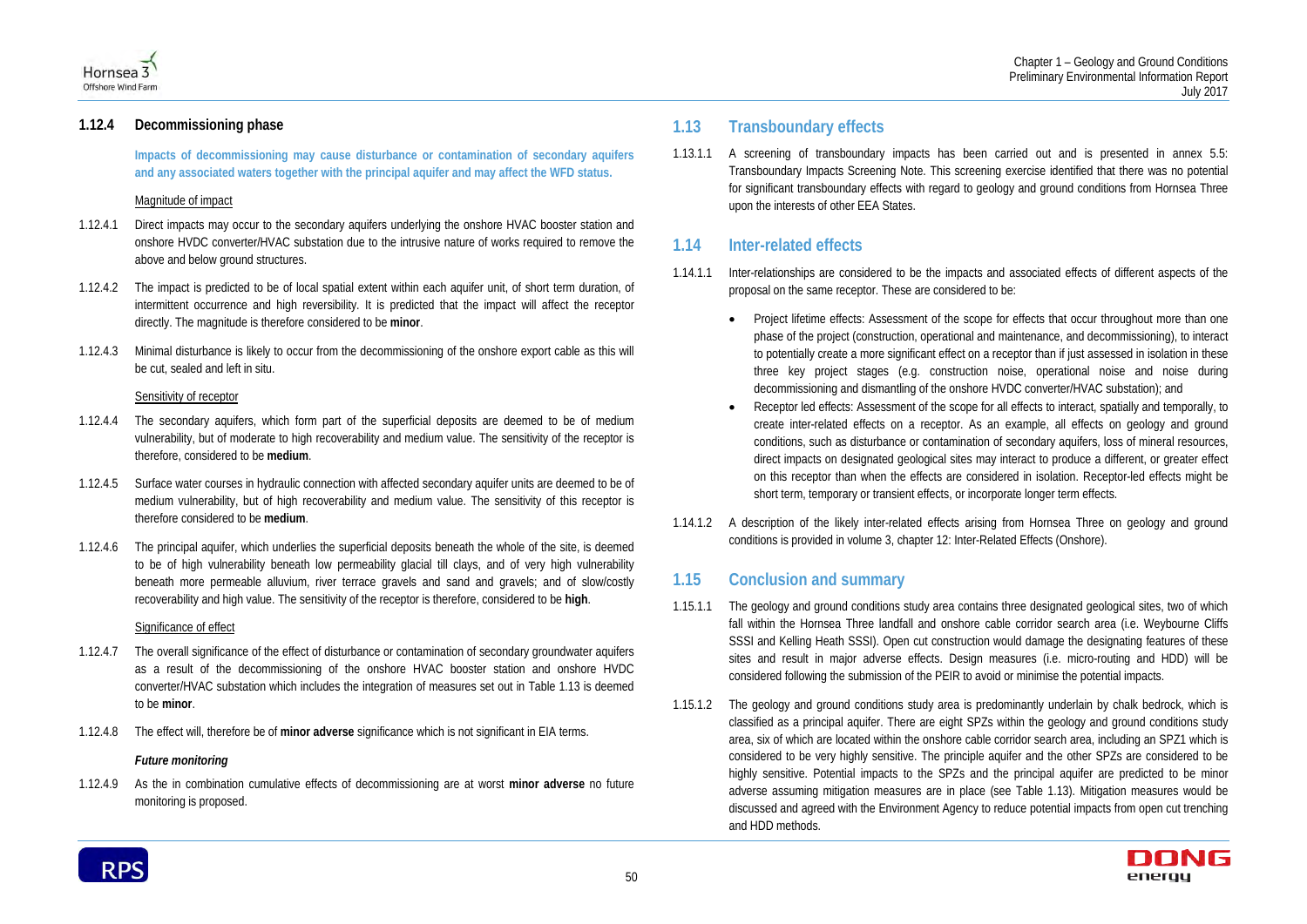



1.15.1.3 The majority of the principal aquifer is overlain by superficial deposits. The deposits include glacial deposits, brickearth, alluvium, and sand and gravel. The superficial deposits are variable in nature but provide a barrier to contaminant migration. However, the risk of pathways being created as a result of disturbance of the deposits during construction cannot be ruled out.

During operation it has been assumed that oils and lubricants will be used in the maintenance of the onshore HVAC booster station and onshore HVDC converter/HVAC substation. The effect of spills and leaks occurring and affecting underlying groundwater resources is considered to be minor adverse, assuming appropriate mitigation measures are in place (see [Table 1.13\)](#page-3-2). The thermal effectof underground cables of groundwater during the operation and maintance phase is considered to be minro adverse assuming that stabilisef backfill material is used in the construction of the onshore cable trenches.

- 1.15.1.4 The effect of decommissioning on secondary and principal aquifers is considered to be minor adverse assuming that appropriate mitigation is in place (see [Table 1.13\)](#page-3-2).
- 1.15.1.5 A summary of the findings of the EIA that have been completed to date and which relate to geology and ground conditions are presented in [Table 1.16.](#page-18-0)

# **1.16 Next Steps**

- 1.16.1.1 The next steps in producing the Environmental Statement are summarised below:
	- As part of the iterative design process, micro-routing and HDD measures would be considered following the submission of the PEIR to mitigate the potential impacts to designated geological sites;
	- Liaison with Norfolk County Council as the Minerals Planning Authority to agree how to further minimise the impacts on minerals resources where onshore elements of Hornsea Three are located in the sand and gravel Mineral Safeguarded Area;
	- Following the refinement of the onshore cable corridor search area, records on the depth and condition of the peat deposits within the onshore export cable route would be obtained via a desk study or survey if required;
	- Any proposed mitigation measures (see [Table 1.13\)](#page-3-2) would be discussed in detail with the Environment Agency following the submission of the PEIR to identify opportunities to minimise the impact at the SPZ1, the principal aquifer and secondary aquifers; and
	- Measures to manage the impacts of construction would be set out within a Code of Construction Practice.

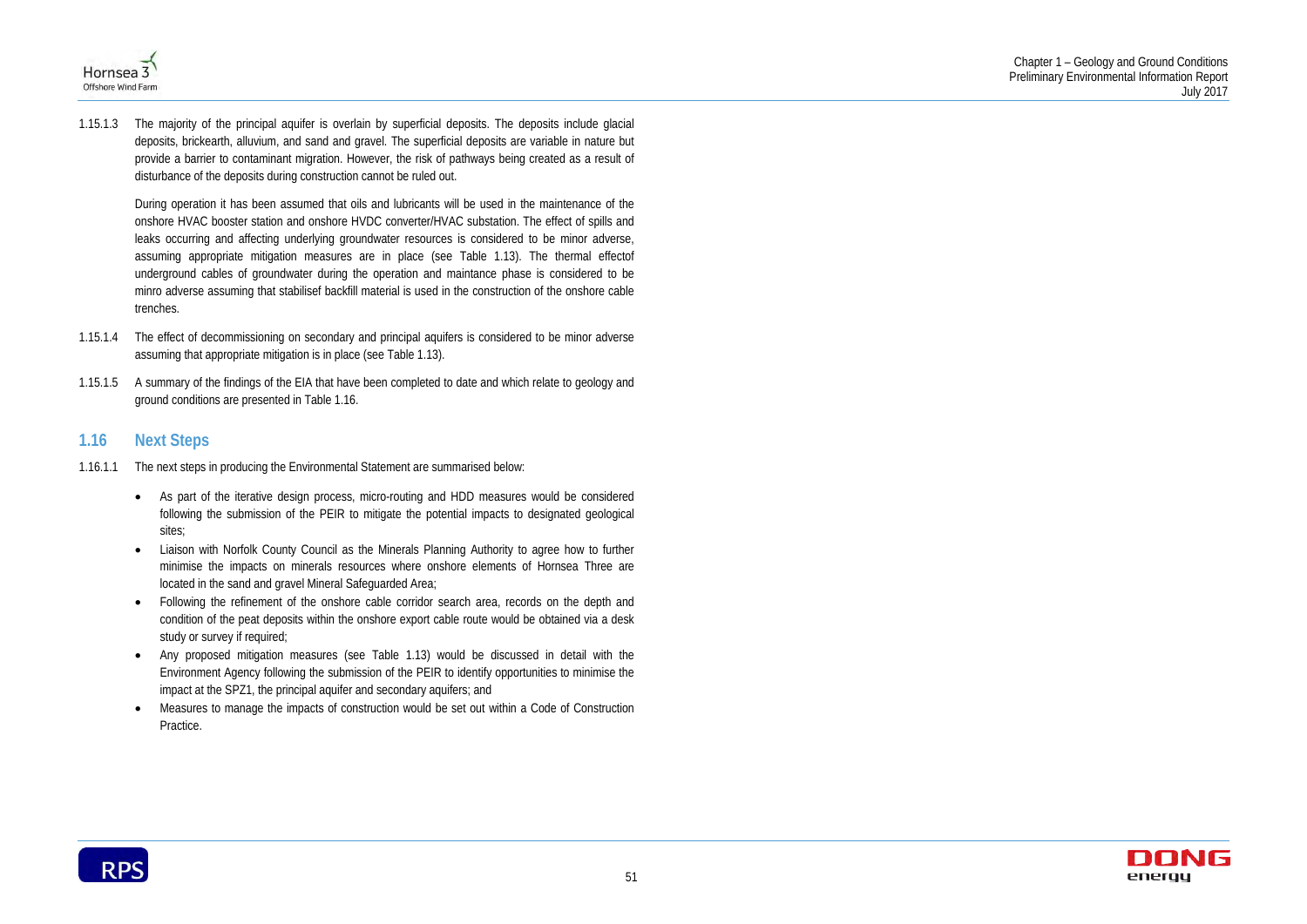



### **Table 1.16: Summary of potential environment effects, mitigation and monitoring.**

<span id="page-18-0"></span>

| Description of impact                                                                                                                                                                                                                                                                                                                                                                  | Measures adopted as part of<br>the project                                                                     | Magnitude of impact                                                                                  | Sensitivity of receptor                                                       | Significance of effect                                                                                                                                         | <b>Additional measures</b>                                                | <b>Residual effect</b>                                                                  | Proposed monitoring                                                                                     |  |
|----------------------------------------------------------------------------------------------------------------------------------------------------------------------------------------------------------------------------------------------------------------------------------------------------------------------------------------------------------------------------------------|----------------------------------------------------------------------------------------------------------------|------------------------------------------------------------------------------------------------------|-------------------------------------------------------------------------------|----------------------------------------------------------------------------------------------------------------------------------------------------------------|---------------------------------------------------------------------------|-----------------------------------------------------------------------------------------|---------------------------------------------------------------------------------------------------------|--|
| <b>Construction Phase</b>                                                                                                                                                                                                                                                                                                                                                              |                                                                                                                |                                                                                                      |                                                                               |                                                                                                                                                                |                                                                           |                                                                                         |                                                                                                         |  |
| Impacts of construction may affect<br>designated geological sites                                                                                                                                                                                                                                                                                                                      | See additional measures.                                                                                       | No change - Weybourne Town Pit<br>SSSI<br>Moderate - Weybourne Cliffs<br>SSSI and Kelling Heath SSSI | Very high                                                                     | No change (not significant in EIA<br>terms) - Weybourne Town Pit SSSI<br>Major (significant in EIA terms) -<br>Weybourne Cliffs SSSI and Kelling<br>heath SSSI | Micro-routing or HDD<br>(Weybourne Cliffs SSSI and<br>Kelling Heath SSSI) | Weybourne Cliffs SSSI-<br>negligible or minor adverse<br>Kelling Heath SSSI -negligible | None                                                                                                    |  |
| Impacts of construction may result in<br>the loss of mineral resources within<br>the Mineral Safeguarded Areas.                                                                                                                                                                                                                                                                        | Mineral assessment (see Table<br>$1.13$ ).                                                                     | Minor                                                                                                | Medium                                                                        | Minor adverse (not significant in EIA<br>terms)                                                                                                                | None                                                                      | N/A                                                                                     | None                                                                                                    |  |
| Impacts of construction may cause<br>disturbance or contamination of<br>secondary aquifers. The WFD status<br>of the groundwater may also be<br>affected.                                                                                                                                                                                                                              | Good environmental practice,<br>storage and handling of materials<br>and waste management (see<br>Table 1.13). | Minor                                                                                                | Medium                                                                        | Minor adverse (not significant in EIA<br>terms)                                                                                                                | None                                                                      | N/A                                                                                     | None                                                                                                    |  |
| Impacts of open cut trench<br>construction may affect the<br>groundwater quality of the principal<br>aquifer including at SPZs. The WFD<br>status of the groundwater might also<br>be affected.                                                                                                                                                                                        | Good environmental practice,<br>storage and handling of materials<br>and waste management (see<br>Table 1.13). | Minor                                                                                                | High<br>Very high (SPZ1)                                                      | Minor adverse (not significant in EIA<br>terms).<br>Moderate adverse - SPZ1<br>(significant in EIA terms)                                                      | None                                                                      | N/A                                                                                     |                                                                                                         |  |
| Impacts of trenchless conduit<br>construction and piling works<br>(potentially required for the<br>construction of the onshore HVAC<br>booster station or onshore HVDC<br>converter/HVAC substation) may<br>affect the groundwater quality of the<br>principal aquifer, including conduit<br>construction within SPZs. The WFD<br>status of the groundwater might also<br>be affected. | Good environmental practice (see<br>Table 1.13).                                                               | Minor                                                                                                | High<br>Very high (SPZ1)                                                      | Minor adverse (not significant in EIA<br>terms).<br>Moderate adverse - SPZ1<br>(significant in EIA terms)                                                      | None                                                                      | N/A                                                                                     | The need for monitoring<br>groundwater at the SPZ1<br>will be discussed with the<br>Environment Agency. |  |
| Impacts of construction may affect<br>the quantity and quality of surface<br>waters fed by groundwater. The<br>groundwater WFD status might also<br>be affected.                                                                                                                                                                                                                       | Good environmental practice (see<br>Table 1.13).                                                               | Minor                                                                                                | Medium                                                                        | Minor adverse (not significant in EIA<br>terms)                                                                                                                | None                                                                      | N/A                                                                                     | None                                                                                                    |  |
| <b>Operation Phase</b>                                                                                                                                                                                                                                                                                                                                                                 |                                                                                                                |                                                                                                      |                                                                               |                                                                                                                                                                |                                                                           |                                                                                         |                                                                                                         |  |
| Impacts of operation and<br>maintenance may affect the water<br>quality of secondary aquifers and<br>any associated surface waters. The<br>WFD status might also be affected.                                                                                                                                                                                                          | Operational measures (see Table<br>$1.13$ ).                                                                   | Minor                                                                                                | Medium (secondary aquifers and<br>surface waters)<br>High (principal aquifer) | Minor adverse (not significant in EIA<br>terms)                                                                                                                | None                                                                      | N/A                                                                                     | None                                                                                                    |  |

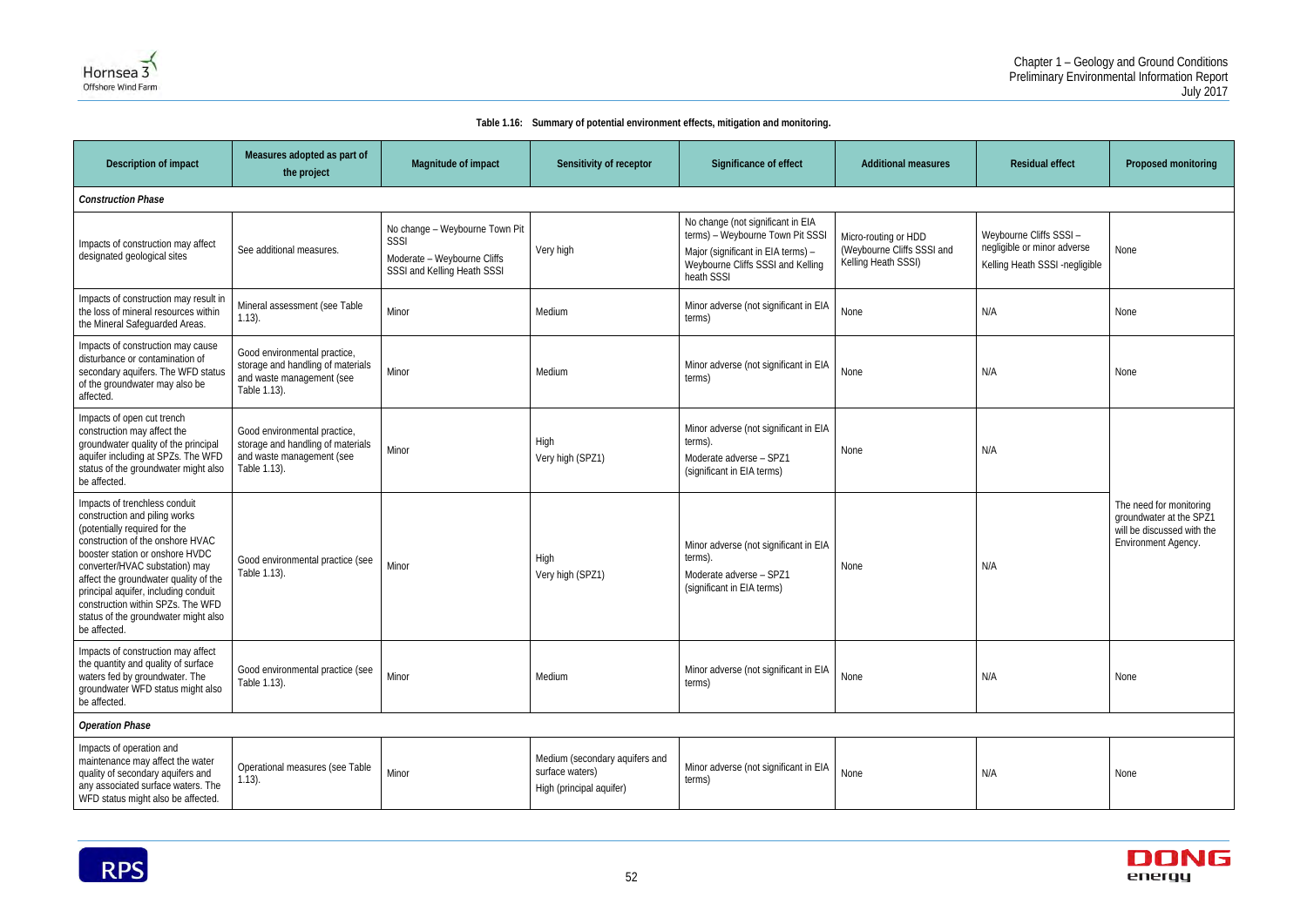



| Description of impact                                                                                                                                                                                 | Measures adopted as part of<br>the project    | Magnitude of impact | Sensitivity of receptor                                                       | Significance of effect                          | <b>Additional measures</b> | <b>Residual effect</b> | <b>Proposed monitoring</b> |
|-------------------------------------------------------------------------------------------------------------------------------------------------------------------------------------------------------|-----------------------------------------------|---------------------|-------------------------------------------------------------------------------|-------------------------------------------------|----------------------------|------------------------|----------------------------|
| Impacts of operation and<br>maintenance may affect the<br>groundwater quality from thermal<br>effects of the power cables. The<br>WFD status of the groundwater<br>might also be affected.            | Operational measures (see Table<br>$1.13$ ).  | Minor               | Medium (secondary aquifers)<br>High (principal aquifer)                       | Minor adverse (not significant in EIA<br>terms) | None                       | N/A                    | None                       |
| <b>Decommissioning Phase</b>                                                                                                                                                                          |                                               |                     |                                                                               |                                                 |                            |                        |                            |
| Impacts of decommissioning may<br>cause disturbance or contamination<br>of secondary aquifers (and<br>associated surface waters) together<br>with principal aquifer and may affect<br>the WFD status. | Decommissioning measures (see<br>Table 1.13). | Minor               | Medium (secondary aquifers and<br>surface waters)<br>High (principal aquifer) | Minor adverse (not significant in EIA<br>terms) | None                       | N/A                    | None                       |